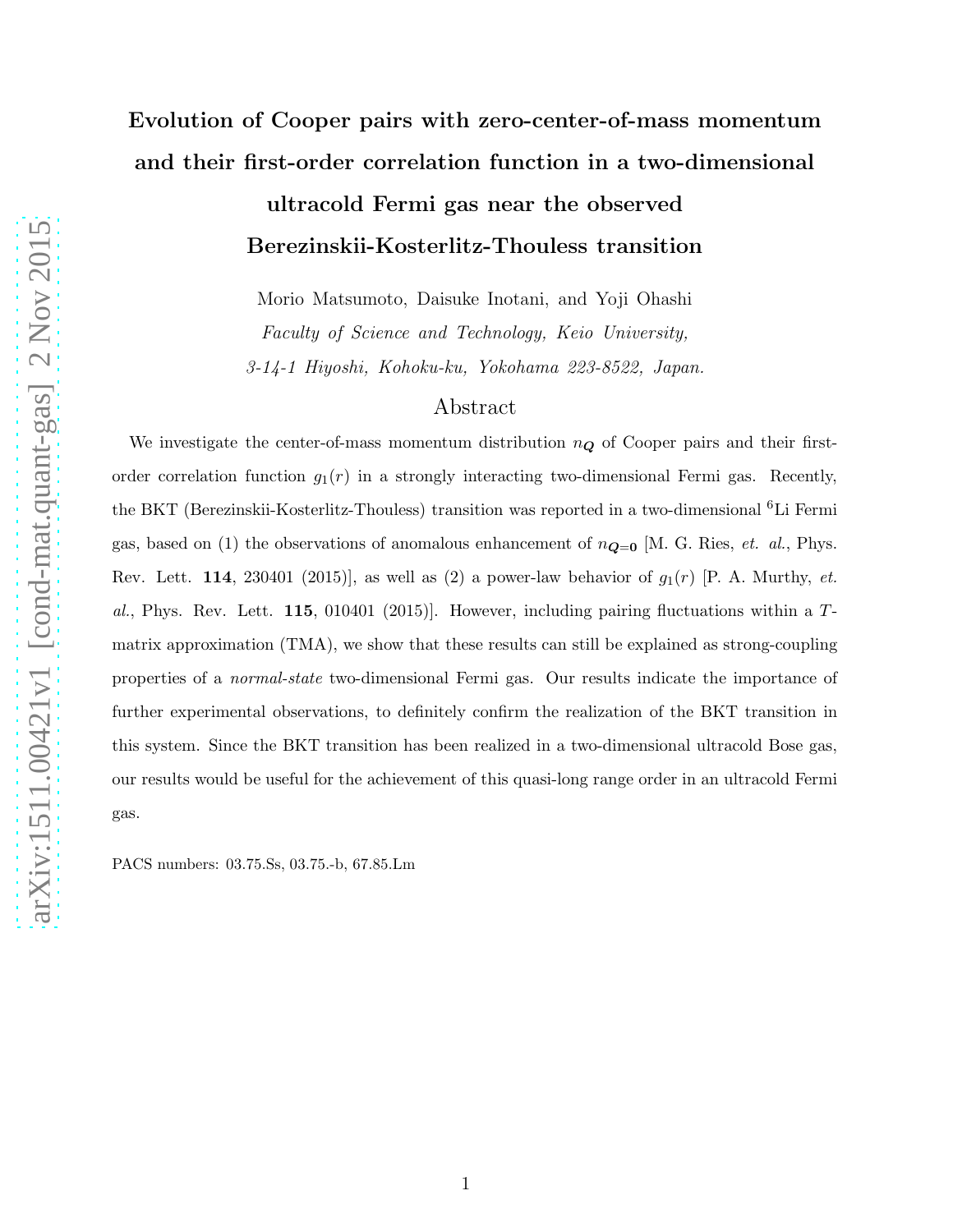### I. INTRODUCTION

Since the achievement of the BKT (Berezinskii-Kosterlitz-Thouless) transition[1–4] in a two-dimensional <sup>87</sup>Rb Bose gas[5–7], the possibility of this quasi-long range order[8, 9] in a Fermi gas has been explored both theoretically[10–22] and experimentally[23–27]. Once the BKT transition is realized, using a tunable pairing interaction associated with a Feshbach resonance[28, 29], we can examine physical properties of this two-dimensional Fermi superfluid, from the weak-coupling regime to the strong-coupling limit in a systematic manner. Since the BCS (Bardeen-Cooper-Schrieffer)-BEC (Bose Einstein condensation) crossover[30– 39] has been realized in the three dimensional case[40–43], it is an interesting problem how this kind of crossover phenomenon occurs in the two-dimensional case[44].

Recently, the realization of the BKT transition was reported in a strongly interacting two-dimensional  ${}^{6}$ Li Fermi gas $[45]$ . In this experiment, the center-of-mass momentum distribution  $n_{\mathbf{Q}}$  of Cooper pairs was measured, by using a focusing technique[26] developed in an ultracold Bose gas[46–48]. The BKT transition temperature  $T^{\text{exp}}_{\text{BKT}}$  was experimentally determined as the temperature below which the number  $n_{\mathbf{Q}=0}$  of Cooper pairs with zero center-of-mass momentum anomalously increases. Below  $T<sub>BKT</sub><sup>exp</sup>$ , the power-law decay of the first-order correlation function of Cooper-pair bosons,

$$
g_1(r) = \langle \Phi^{\dagger}(\boldsymbol{r}) \Phi(0) \rangle \sim \frac{1}{r^{\eta}}, \tag{1}
$$

was also reported as another evidence for the BKT transition [49] (where  $\Phi(\mathbf{r})$  is the Bose field describing Cooper pairs).

However, the interpretation for these experiments[45, 49] still has room for discussion. First, while the observed  $T<sub>BKT</sub><sup>exp</sup>$  increases with decreasing the strength of a pairing interaction, this tendency is opposite to the prediction by the BKT theory[10–12, 16]. Second, the observed exponent  $\eta \simeq 1.4$  in Eq. (1) at  $T_{\rm BKT}^{\rm exp}$  is much larger than the theoretical prediction,  $\eta = 0.25[1-4]$ . For the latter, this theoretical value has experimentally been observed in a two-dimensional <sup>87</sup>Rb Bose gas[5], as well as in an exciton-polariton condensate in a twodimensional quantum well[50]. At present, the so-called universal jump of the superfluid density  $\rho_s[51]$ , as well as vortex-antivortex pair annihilations $[1-4]$  (that are both characteristic of a BKT superfluid), have not been observed at  $T_{\text{BKT}}^{\text{exp}}$ . Thus, it is a crucial problem in the current stage of research whether the observed anomaly in  $n_{\mathbf{Q}=0}$ , as well as the powerlaw behavior of  $g_1(r)$  (apart from the value of the exponent), are enough to conclude the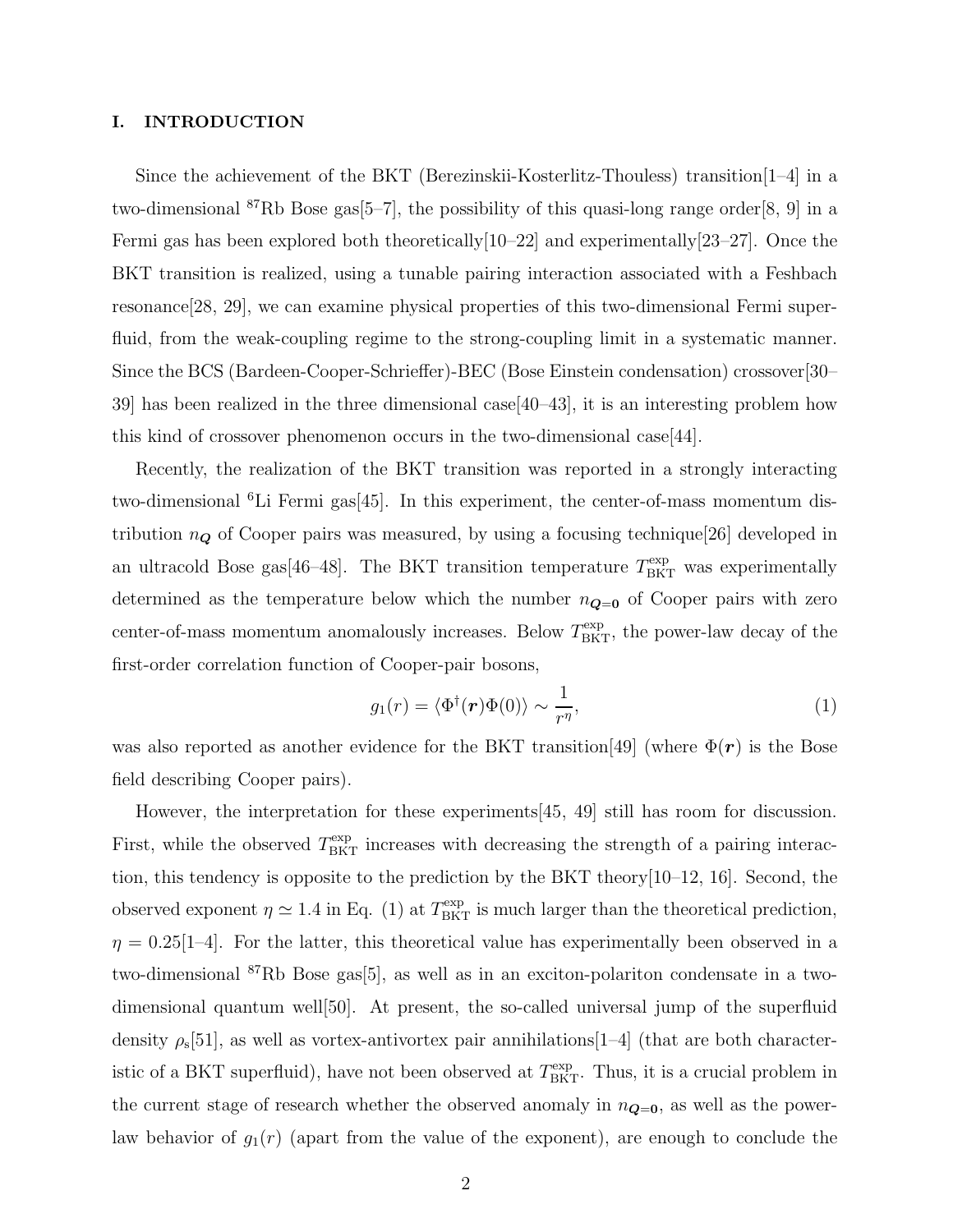BKT phase transition, or further evidence is necessary in order to unambiguously confirm the achievement of this two-dimensional Fermi superfluid.

In this paper, including pairing fluctuations within the framework of a T-matrix approximation (TMA)[36, 52], we investigate strong-coupling corrections to the number  $n_{\mathbf{Q}}$  of Cooper pairs with center-of-mass momentum  $Q$ , as well as their first-order correlation function  $g_1(r)$ , in a normal-state two-dimensional ultracold Fermi gas. In the three-dimensional case, TMA has extensively been used to examine the so-called pseudogap phenomenon associated with strong pairing fluctuations in the BCS-BEC crossover region[52–56]. TMA has also been applied to a two-dimensional  $^{40}$ K normal Fermi gas in a harmonic trap[14], to successfully explain the pseudogap size observed by a photoemission-type experiment[23]. Thus, although TMA cannot deal with the BKT transition[8, 9, 13], we can expect that it is still useful for the study of strong-coupling physics in the *normal state* of a two-dimensional Fermi gas.

Within the framework of TMA, we examine whether the anomalous amplification of  $n_{\mathbf{Q}=\mathbf{0}}$ observed in a two-dimensional <sup>6</sup>Li Fermi gas[45] is unique to the BKT phase transition, or it can be understood as a strong-coupling phenomenon in the normal state. In a previous paper[19], we have briefly discussed this problem at an intermediate coupling strength. In this paper, we extend this to a wide region with respect to the interaction strength. In addition to this, we also evaluate  $g_1(r)$  within the same TMA, to see whether or not the BKT transition is necessary to explain the observed large value of the exponent,  $\eta \simeq 1.4$ .

We briefly note that, Ref. [20] recently discussed a two-dimensional Fermi gas on the viewpoint of quasi-condensate, within a static approximation to the amplitude of pairing fluctuations. In this paper, we fully deal with pairing fluctuations within TMA, without employing any further approximation to them.

This paper is organized as follows. In Sec. II, we explain a strong-coupling T-matrix approximation (TMA) in a two-dimensional normal Fermi gas. In Sec. III, we examine  $n_{\mathbf{Q}=0}$ , to see how the temperature around which  $n_{\mathbf{Q}=0}$  starts to remarkably increase is close to  $T_{\text{BKT}}^{\text{exp}}$  observed in a two-dimensional <sup>6</sup>Li Fermi gas[45]. In Sec. IV, we consider  $g_1(r)$ . Following the experimental prescription [49], we extract the exponent  $\eta$  in Eq. (1) from the calculated  $g_1(r)$ , to examine whether or not the observed value  $\eta \simeq 1.4$ [49] can be explained in the normal state, without assuming the BKT transition. Throughout this paper, we take  $\hbar = k_B = 1$ , and the system area is taken to be unity, for simplicity.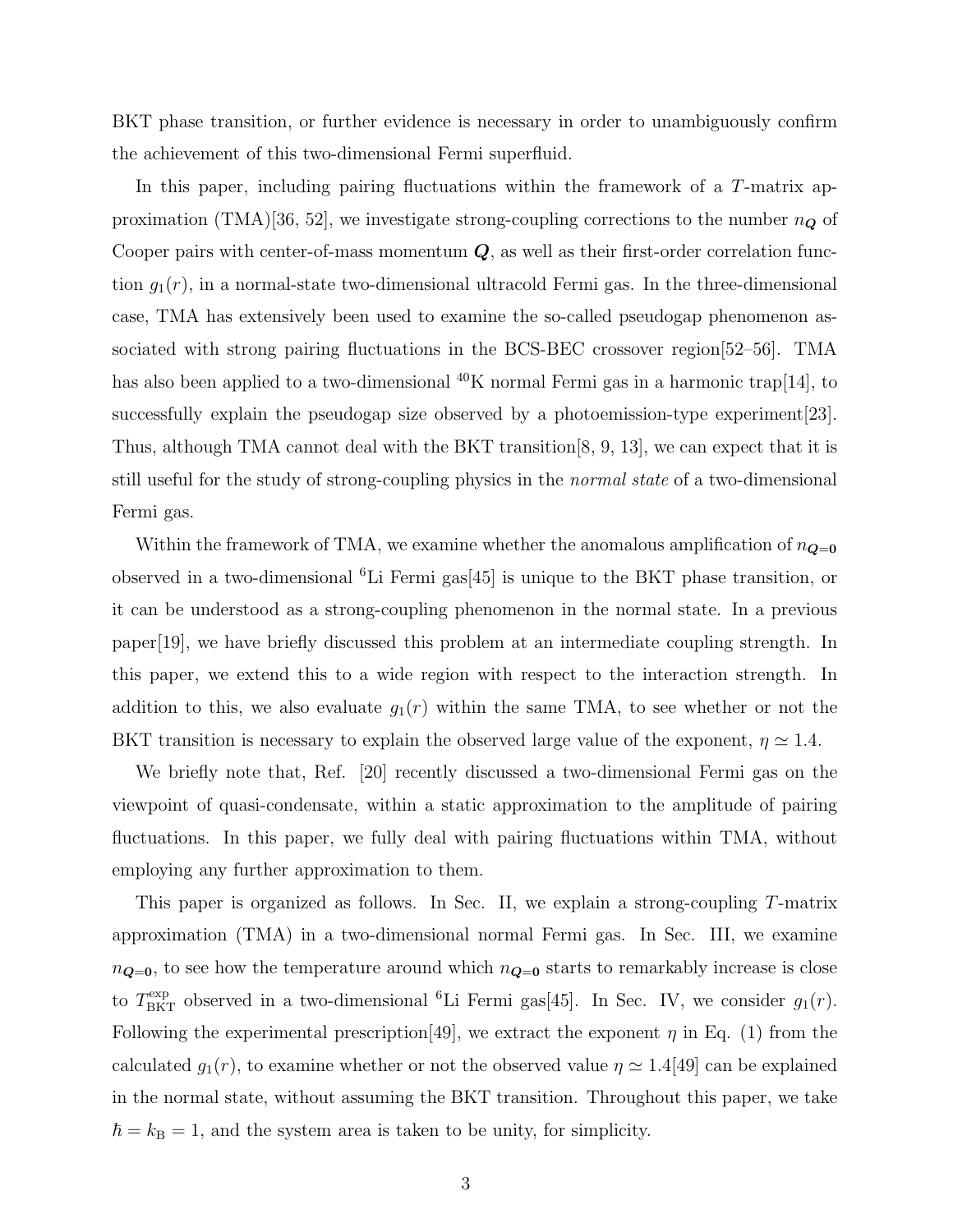

FIG. 1: Self-energy correction  $\Sigma(p, i\omega_n)$  in a T-matrix approximation (TMA). The solid line is the single-particle Green's function  $G_0$  for a free Fermi gas.  $-U$  is a pairing interaction.  $\Gamma$  is the TMA particle-particle scattering matrix.

### II. FORMULATION

We consider a two-dimensional uniform Fermi gas, described by the BCS Hamiltonian,

$$
H = \sum_{\boldsymbol{p},\sigma} \xi_{\boldsymbol{p}} c_{\boldsymbol{p},\sigma}^{\dagger} c_{\boldsymbol{p},\sigma} - U \sum_{\boldsymbol{p},\boldsymbol{p}',\boldsymbol{Q}} c_{\boldsymbol{p}+\boldsymbol{Q}/2,\uparrow}^{\dagger} c_{-\boldsymbol{p}+\boldsymbol{Q}/2,\downarrow}^{\dagger} c_{-\boldsymbol{p}'+\boldsymbol{Q}/2,\downarrow} c_{\boldsymbol{p}'+\boldsymbol{Q}/2,\uparrow}.
$$
 (2)

Here,  $c^{\dagger}_{\bm{p},\sigma}$  is the creation operator of a Fermi atom with pseudospin  $\sigma = \uparrow, \downarrow$ , and the twodimensional momentum  $p = (p_x, p_y)$ .  $\xi_p = p^2/(2m) - \mu$  is the kinetic energy of a Fermi atom, measured from the Fermi chemical potential  $\mu$ , where m is an atomic mass.  $-U$  (< 0) is a tunable pairing interaction associated with a Feshbach resonance[28, 29]. As usual, we conveniently measure the interaction strength in terms of the the s-wave scattering length  $a_{2D}$ , which is related to U as, in the two-dimensional case [14, 57],

$$
\frac{1}{U} = \frac{m}{2\pi} \ln \left( k_{\rm F} a_{2\rm D} \right) + \sum_{p \ge k_{\rm F}} \frac{m}{p^2},\tag{3}
$$

where  $k_F$  is the Fermi momentum. In this scale, the weak coupling side and the strongcoupling side are characterized as  $\ln(k_F a_{2D}) \gtrsim 0$ , and  $\ln(k_F a_{2D}) \lesssim 0$ , respectively.

Strong-coupling effects on Fermi single-particle excitations are well described by the selfenergy correction  $\Sigma(\mathbf{p}, i\omega_n)$  in the single-particle thermal Green's function, given by

$$
G(\mathbf{p}, i\omega_n) = \frac{1}{i\omega_n - \xi_{\mathbf{p}} - \Sigma(\mathbf{p}, i\omega_n)},
$$
\n(4)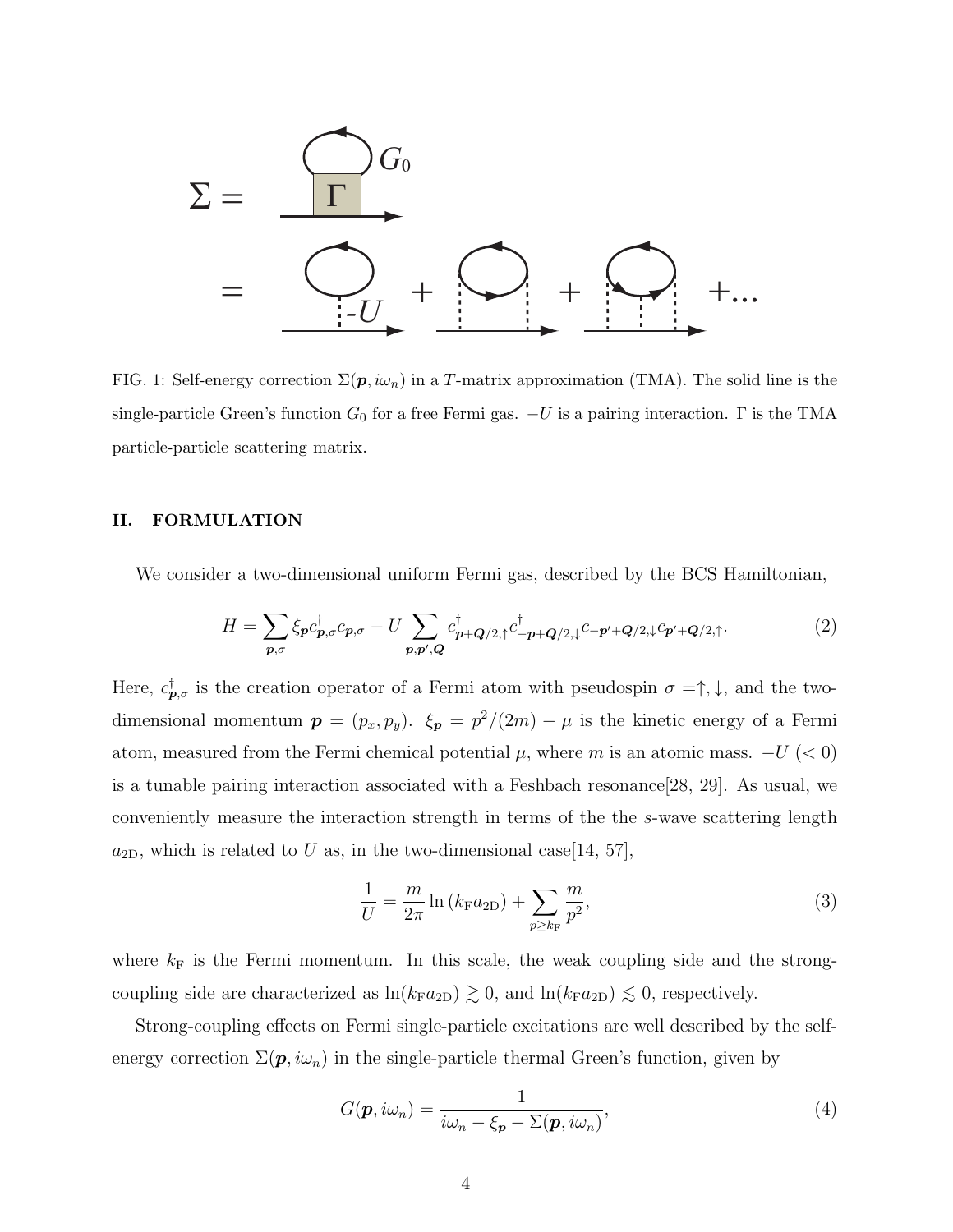where  $\omega_n$  is the fermion Matsubara frequency. In TMA, the self-energy is diagrammatically described as Fig. 1, which gives  $|36, 52|$ 

$$
\Sigma(\boldsymbol{p}, i\omega_n) = T \sum_{\boldsymbol{Q}, i\nu_n} \Gamma(\boldsymbol{Q}, i\nu_n) G_0(\boldsymbol{Q} - \boldsymbol{p}, i\nu_n - i\omega_n).
$$
 (5)

Here,  $\nu_n$  is the boson Matsubara frequency, and

$$
G_0(\boldsymbol{p}, i\omega_n) = \frac{1}{i\omega_n - \xi_{\boldsymbol{p}}}
$$
\n(6)

is the single-particle Green's function for a free Fermi gas. In Eq. (5),

$$
\Gamma(\boldsymbol{Q}, i\nu_n) = -\frac{U}{1 - U\Pi(\boldsymbol{Q}, i\nu_n)}
$$
\n(7)

is the TMA particle-particle scattering matrix, where

$$
\Pi(\mathbf{Q}, i\nu_n) = T \sum_{\mathbf{p}, i\omega_n} G_0(\mathbf{p} + \mathbf{Q}/2, i\nu_n + i\omega_n) G_0(-\mathbf{p} + \mathbf{Q}/2, -i\omega_n)
$$
  
= 
$$
\sum_{\mathbf{p}} \frac{1 - f(\xi_{\mathbf{p} + \mathbf{Q}/2}) - f(\xi_{-\mathbf{p} + \mathbf{Q}/2})}{\xi_{\mathbf{p} + \mathbf{Q}/2} + \xi_{-\mathbf{p} + \mathbf{Q}/2} - i\nu_n},
$$
(8)

is the lowest-order pair-correlation function, describing two-dimensional pairing fluctuations, where  $f(x)$  is the Fermi distribution function.

The Fermi chemical potential  $\mu$  is determined from the equation for the total number N of Fermi atoms, given by

$$
N = 2T \sum_{\mathbf{p}, i\omega_n} G(\mathbf{p}, i\omega_n),
$$
\n(9)

where the TMA Green's function  $G(\mathbf{p}, i\omega_n)$  in Eq. (4) is used.

To simply see that TMA does not give a finite superfluid phase transition temperature  $T_c$  in the two-dimensional case, we note that the equation for  $T_c$  in a three-dimensional Fermi superfluid is conveniently obtained from the Thouless criterion[58], stating that the superfluid instability occurs when the particle-particle scattering matrix  $\Gamma(Q, i\nu_n)$  in Eq. (7) has a pole at  $\mathbf{Q} = \nu_n = 0$ , as

$$
1 - U\Pi(0,0) = 0.\t(10)
$$

In the BCS-BEC crossover region, one solves the  $T_c$ -equation (10), together with the number equation (9), to self-consistently determine  $T_c$  and  $\mu$ . At  $T_c$ , noting that  $\Gamma(\mathbf{Q}, i\nu_n = 0)$ around  $\boldsymbol{Q} = \boldsymbol{0}$  has the form

$$
\Gamma(\boldsymbol{Q},0) \simeq 2 \left( \frac{\partial^2 \Pi(\boldsymbol{Q},0)}{\partial Q^2} \right)_{\boldsymbol{Q}=\boldsymbol{0}}^{-1} \frac{1}{Q^2} \equiv \frac{\gamma}{Q^2},\tag{11}
$$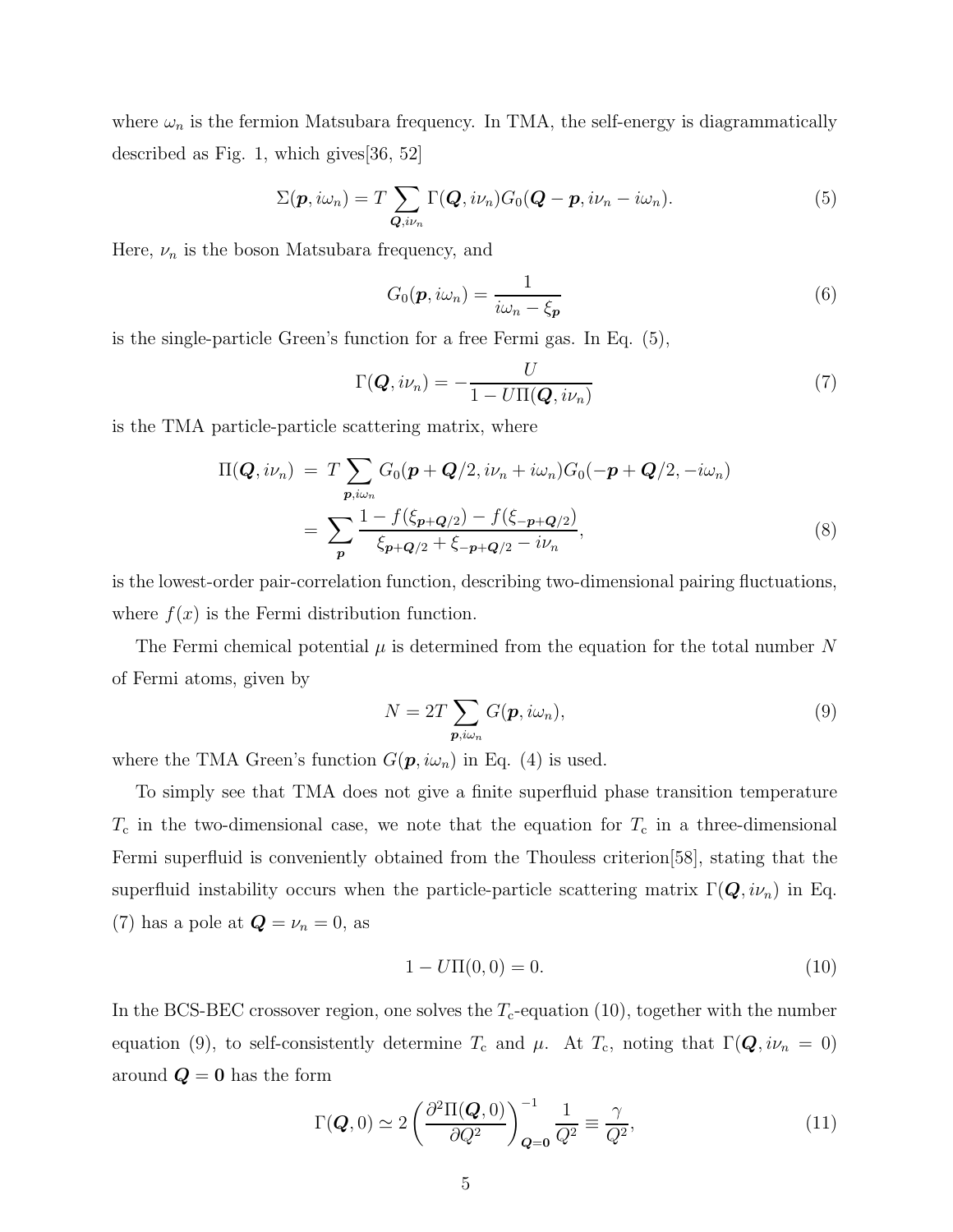one can approximate the TMA self-energy in Eq. (5) to

$$
\Sigma(\boldsymbol{p}, i\omega_n) = T \sum_{\boldsymbol{Q}} \Gamma(\boldsymbol{Q}, 0) G_0(\boldsymbol{Q} - \boldsymbol{p}, -i\omega_n) + T \sum_{\boldsymbol{Q}, \nu_n \neq 0} \Gamma(\boldsymbol{Q}, i\nu_n) G_0(\boldsymbol{Q} - \boldsymbol{p}, i\nu_n - i\omega_n)
$$
  
\n
$$
\simeq T \gamma G_0(-\boldsymbol{p}, -i\omega_n) \sum_{\boldsymbol{Q}} \frac{1}{Q^2} + T \sum_{\boldsymbol{Q}, \nu_n \neq 0} \Gamma(\boldsymbol{Q}, i\nu_n) G_0(\boldsymbol{Q} - \boldsymbol{p}, i\nu_n - i\omega_n).
$$
 (12)

While Eq. (12) converges in the three-dimensional case, the summation  $\sum_{\mathbf{Q}}(1/Q^2)$  logarithmically diverges in two dimension, the latter of which means that the coupled equations (9) with (10) are never satisfied simultaneously. As a result, as shown in Fig. 2, the Fermi chemical potential  $\mu$  which is determined from the number equation (9) is always smaller than the chemical potential  $\mu_{\text{Th}}$  which satisfies the Thouless criterion in Eq. (10)[59, 60]. The essence of this vanishing  $T_c$  is just the same as the Hohenberg's theorem[9], stating that the superfluid long-range order in the two-dimensional case is completely destroyed by low-energy superfluid fluctuations.

To introduce the center-of-mass momentum distribution  $n_{\mathbf{Q}}$  of Cooper pairs in the present TMA formalism, we conveniently divide the number equation (9) into the sum of the number  $N_0$  of a free Fermi atoms and the fluctuation correction  $\delta N$ , as  $N = N_0 + \delta N$ . Each component is given by,

$$
N_0 = 2T \sum_{\mathbf{p}, i\omega_n} G_0(\mathbf{p}, i\omega_n) = 2 \sum_{\mathbf{p}} f(\xi_{\mathbf{p}}),
$$
\n(13)

$$
\delta N = 2T \sum_{\boldsymbol{p}, i \omega_n} \left[ G(\boldsymbol{p}, i \omega_n) - G_0(\boldsymbol{p}, i \omega_n) \right]. \tag{14}
$$

Equation (14) involves the number of stable Cooper pairs, as well as the contribution of the so-called scattering states[32], the latter of which physically describes effects of fluctuations in Cooper channel. Although the latter is somehow different from the "number" of particles because it is known to become negative in the three-dimensional case[32], this paper simply deals with scattering states as fluctuating Cooper-pair bosons. In this case, when we relate  $n_{\mathbf{Q}}$  to  $\delta N$  as  $\delta N = 2\sum_{\mathbf{Q}} n_{\mathbf{Q}}$  (Note that one boson counts as two Fermi atoms.), we obtain from Eq  $(14)$ ,

$$
n_{\mathbf{Q}} = T \sum_{i\nu_n} \Gamma(\mathbf{Q}, i\nu_n) T \sum_{\mathbf{p}, i\omega_n} G_0(\mathbf{Q} - \mathbf{p}, i\nu_n - i\omega_n) G_0(\mathbf{p}, i\omega_n) G(\mathbf{p}, i\omega_n).
$$
 (15)

Indeed, Eq. (15) has the bosonic character in the strong-coupling side (where  $\mu < 0$ ), as

$$
n_{\mathbf{Q}} \simeq Z n_{\mathrm{B}} \left( \frac{Q^2}{2M} - \mu_{\mathrm{B}} \right) \quad (T \ll |\mu|), \tag{16}
$$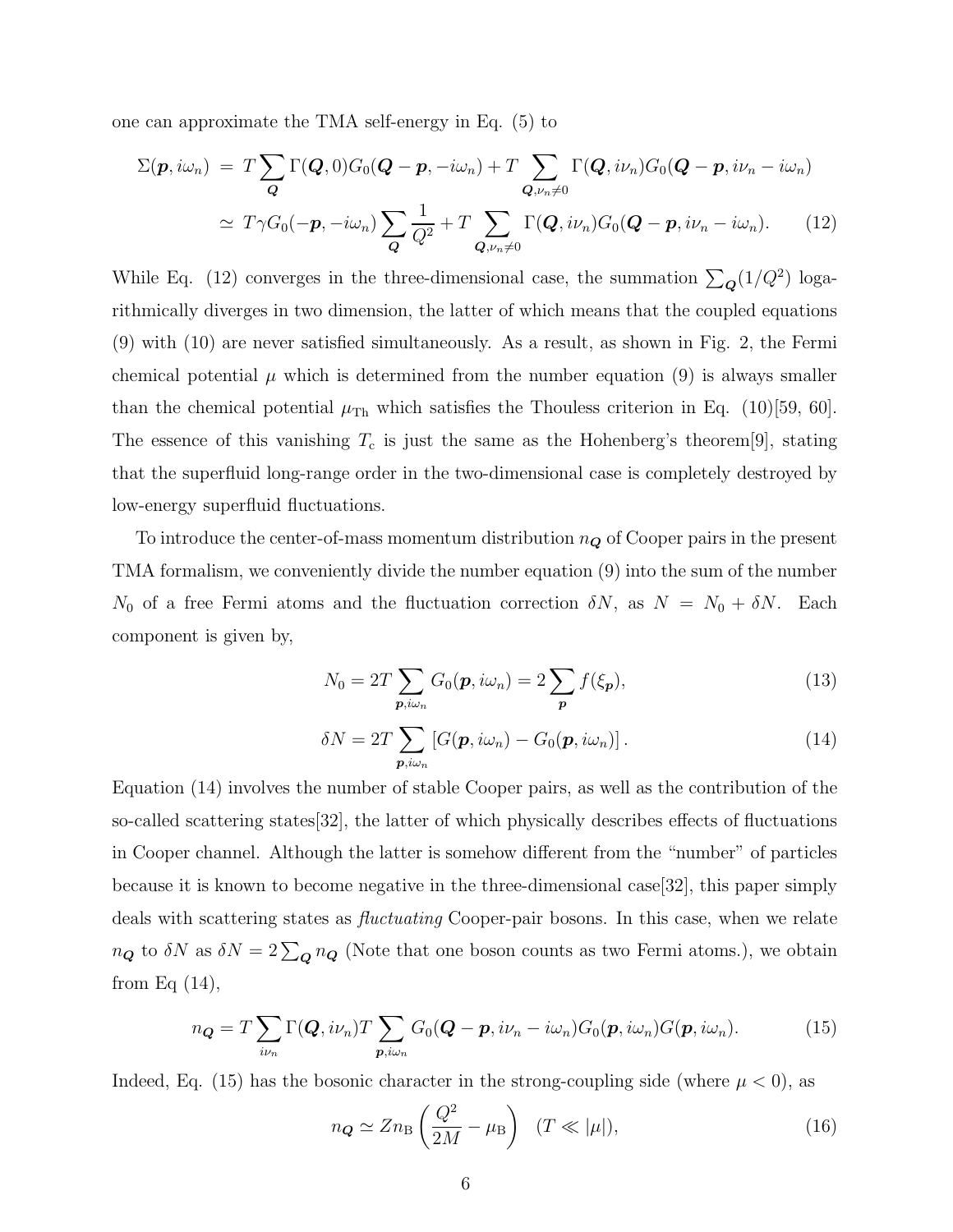

FIG. 2: (Color online) Calculated Fermi chemical potential  $\mu$  in a two-dimensional Fermi gas, as a function of temperature.  $\mu_{\text{Th}}$  is the chemical potential which satisfies the Thouless criterion in Eq. (10).  $T_F$  and  $\varepsilon_F$  are the Fermi temperature and Fermi energy, respectively. We note that  $\mu(T)$  is always smaller than  $\mu_{\text{Th}}(T)$  when  $T > 0$ .

where  $n_B(x)$  is the Bose distribution function. (We summarize the derivation of Eq. (16) in the Appendix.) Equation (16) just equals the momentum distribution of a Bose gas with the molecular mass,  $M = 2m$ , the Bose chemical potential potential,

$$
\mu_{\rm B} = -2|\mu| \ln \left(\frac{2|\mu|}{E_{\rm bind}^{\rm 2D}}\right) \quad (<0)
$$
\n(17)

(where  $E_{\text{bind}}^{\text{2D}} = 1/(ma_{\text{2D}}^2)$  is the binding energy of a two-body bound state[61]), and the renormalization factor,

$$
Z = \frac{|\mu|}{|\mu| + \varepsilon_{\mathcal{F}}},\tag{18}
$$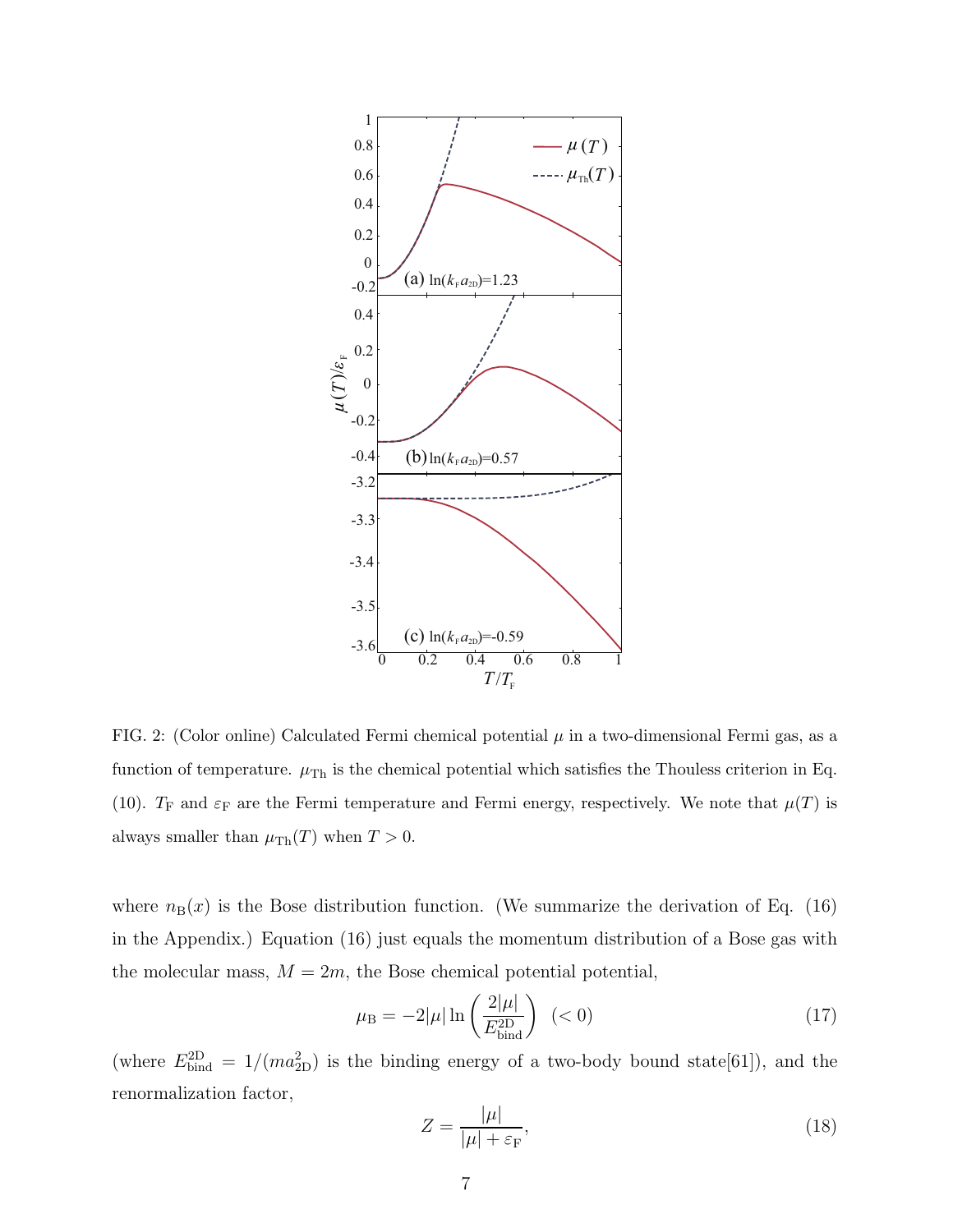

FIG. 3: (Color online) Calculated center-of-mass momentum distribution function  $n_Q$  of Cooper pairs in Eq. (15) in the strong-coupling side  $(\ln(k_Fa_{2D}) < 0)$ . The filled circles (squares) show Eq. (16) when  $\ln(k_F a_{2D}) = -0.59 \left( \ln(k_F a_{2D}) \right) = -2$ .

which effectively describes deviation from an ideal Bose gas due to a finite value of the pairing interaction. In the strong-coupling limit (where the Fermi chemical potential  $\mu$  approaches half the binding energy as  $\mu = -E_{\text{bind}}^{\text{2D}}/2 \to -\infty$ , the renormalization factor Z in Eq. (18) is reduced to unity, so that Eq. (16) simply gives the ordinary momentum distribution of an ideal Bose gas, as expected.

As shown in Fig. 3,  $n_{\mathbf{Q}}$  in Eq. (15) is well described by Eq. (16), not only deep inside the strong-coupling regime (ln( $k_{\text{F}}a_{2\text{D}}$ ) = -2), but also in the region relatively close to the intermediate coupling region (ln( $k_{\text{F}}a_{2\text{D}}$ ) = -0.59) when  $T \ll T_{\text{F}}$  (where  $T_{\text{F}}$  is the Fermi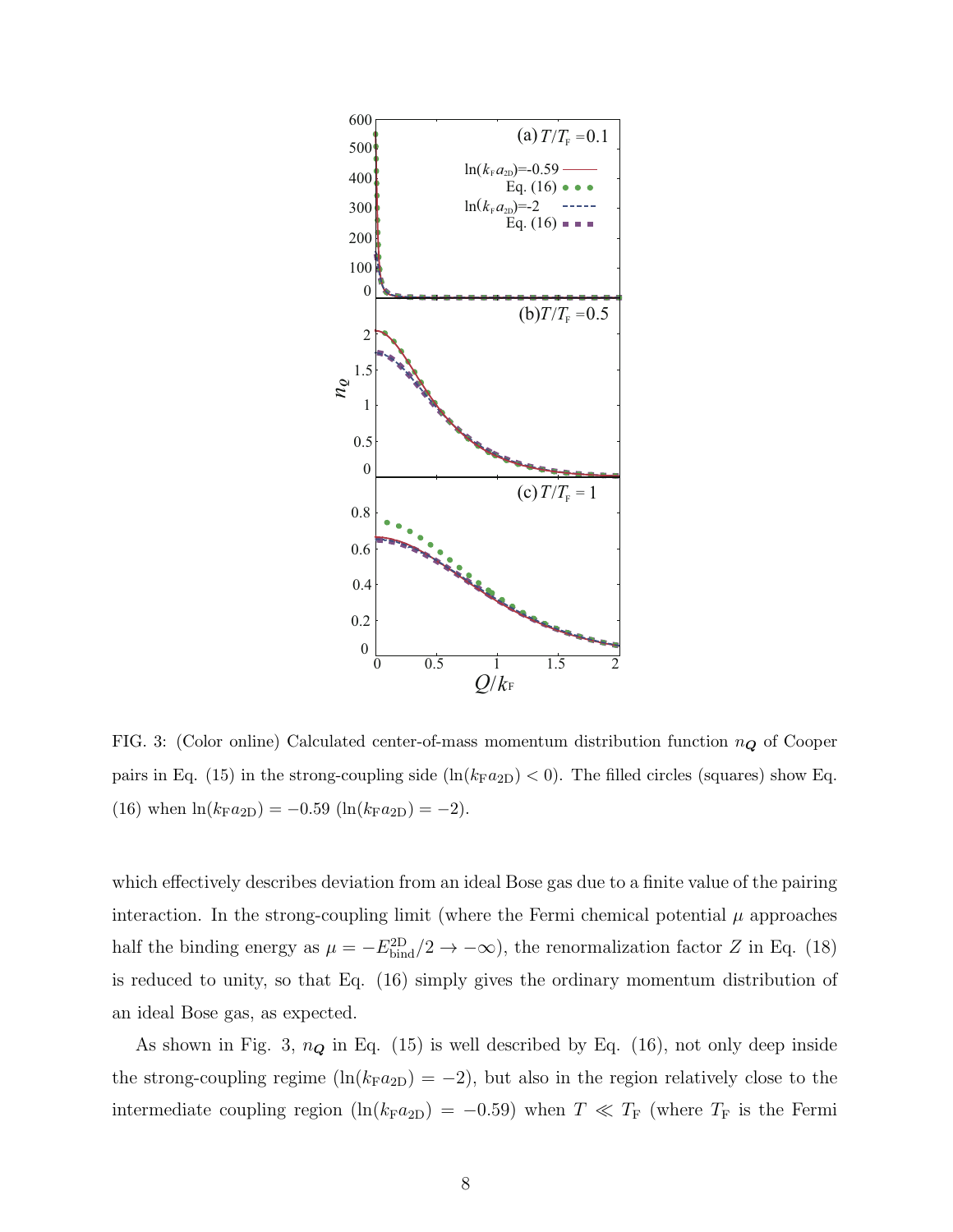temperature). This indicates that the present definition of  $n_{\mathbf{Q}}$  really has the meaning of the momentum distribution of Cooper-pair "bosons" in the strong-coupling side  $ln(k_Fa_{2D}) \lesssim 0$ .

Once  $n_{\mathbf{Q}}$  is determined, the first-order correlation function  $g_1(r)$  of Cooper-pair bosons is immediately obtained from the Fourier transformation of  $n_{\mathbf{Q}}$  in Eq. (15) as

$$
g_1(r) = \sum_{\mathbf{Q}} n_{\mathbf{Q}} e^{i\mathbf{Q} \cdot \mathbf{r}}.
$$
 (19)

Before ending this section, we discuss the validity of the TMA in the two-dimensional case. When  $\mu \simeq \mu_{\text{Th}}$  (see Fig. 2), pairing fluctuations described by the TMA particleparticle scattering matrix  $\Gamma(Q, i\nu_n)$  in Eq. (7) are strongly enhanced around  $Q = \nu_n = 0$ , leading to a pseudogap in the single-particle density of states  $\rho(\omega)$ [16, 18]. Indeed, in such situation, one may approximate the self-energy in Eq.  $(5)$  to  $[52, 53]$ 

$$
\Sigma(\boldsymbol{p}, i\omega_n) \simeq G_0(-\boldsymbol{p}, -i\omega_n) T \sum_{\boldsymbol{Q}, i\nu_n} \Gamma(\boldsymbol{Q}, i\nu_n).
$$
 (20)

The TMA single-particle Green's function in Eq. (4) then has the same form as the diagonal component of the BCS Green's function[62] as,

$$
G(\mathbf{p}, i\omega_n) = -\frac{i\omega_n + \xi_{\mathbf{p}}}{\omega_n^2 + \xi_{\mathbf{p}}^2 + \Delta_{\rm PG}^2}.
$$
\n(21)

As in the ordinary BCS theory, Eq. (21) gives a pseudogap in  $\rho(\omega)$ , with the gap size,

$$
\Delta_{\rm PG} = \sqrt{-T \sum_{\mathbf{Q}, i\nu_n} \Gamma\left(\mathbf{Q}, i\nu_n\right)},\tag{22}
$$

when  $\mu > 0$ . Since the **Q**-summation diverges in the two-dimensional case when  $\mu = \mu_{\text{Th}}$ is satisfied (see the discussion below Eq. (12)), the pseudogap would become remarkable in the temperature region where  $\mu \simeq \mu_{\text{Th}}$  in Fig. 2.

However, such a strong-coupling phenomenon (that is further enhanced by the twodimensionality of the system) is completely ignored in the TMA particle-particle scattering matrix  $\Gamma(Q, i\nu_n)$  in Eq. (7), because the bare Green's function  $G_0$  is still used there. Since an energy gap should suppress pairing fluctuations, TMA is considered to overestimate strongcoupling effects in the low temperature region of the weak-coupling regime where  $\mu \simeq \mu_{\text{Th}}$ . This would also affect the center-of-mass momentum distribution function  $n_Q$  of Cooper pairs through the factor  $\Gamma(\mathbf{Q}, i\nu_n)$  appearing in Eq. (15).

When  $\mu$  < 0 in the strong-coupling side  $(\ln(k_F a_{2D})$  < 0), the approximate Green's function in Eq. (20) has the pseudogap with the gap size being equal to, not  $\Delta_{\text{PG}}$ , but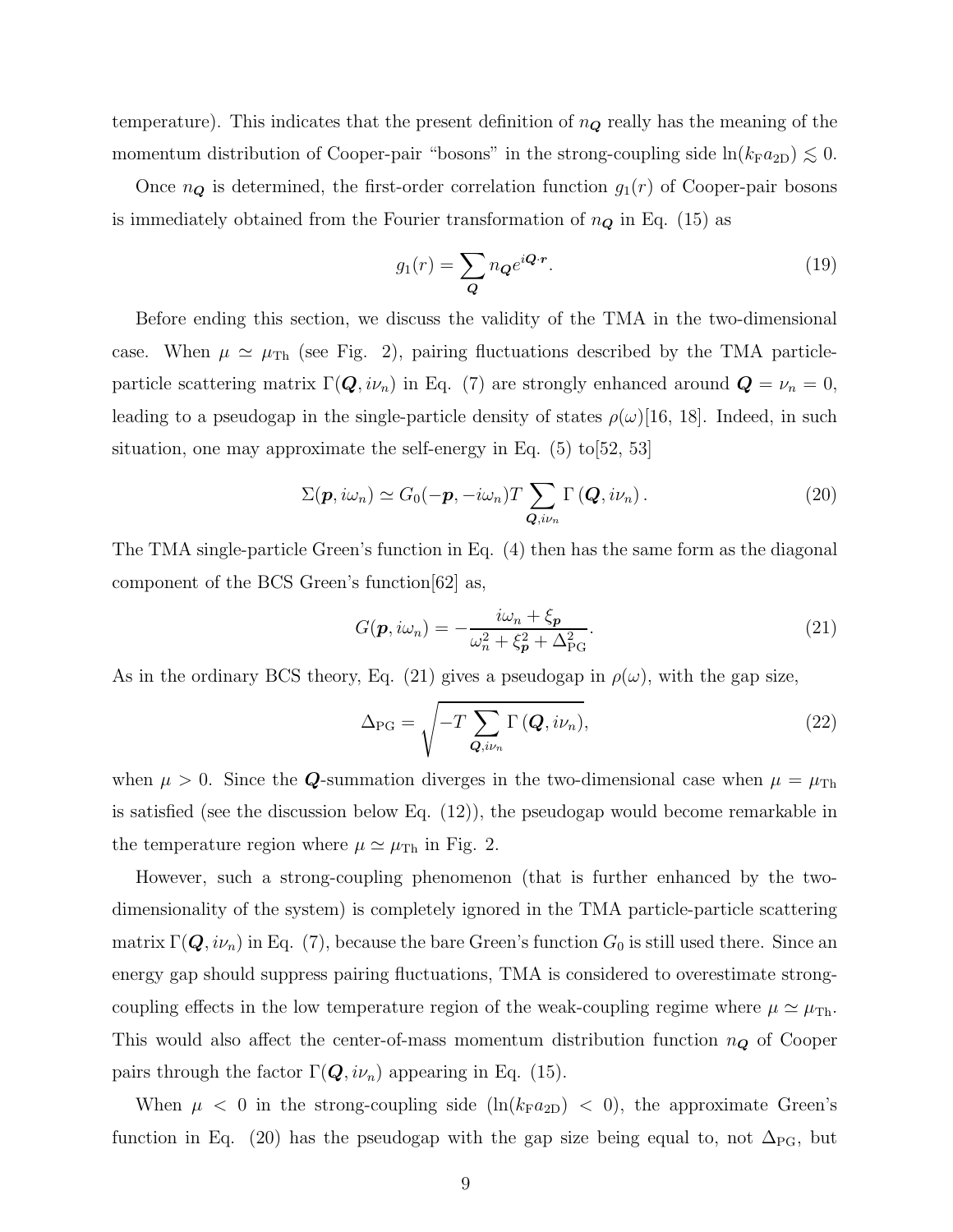$E_{\rm PG} = \sqrt{|\mu|^2 + \Delta_{\rm PG}^2}$ . In this regime, this effect is partially taken into account in the TMA particle-particle scattering matrix  $\Gamma(Q, i\nu_n)$ , because the bare Green's function  $G_0$  in Eq. (6) has a finite energy gap | $\mu$ | when  $\mu < 0$ . In the strong-coupling limit, because  $|\mu| \gg \Delta_{\text{PG}}$ , one finds  $E_{\rm PG} \rightarrow |\mu|$ .

Thus, in this paper, we restrict our TMA analyses to the strong-coupling side,  $\ln(k_F a_{2D})$  < 0, where  $\mu$  < 0. As mentioned previously,  $n_{\mathbf{Q}}$  also has the required bosonic character in this regime. To extend our analyses to the weak-coupling side, we need to include strongcoupling corrections to the particle-particle scattering matrix  $\Gamma(Q, i\nu_n)$  beyond TMA, such as the self-consistent T-matrix approximation[15] (where the dressed Green's function is used in  $\Gamma(\mathbf{Q}, i\nu_n)$ . This extension remains as our future problem.

## III. THE NUMBER  $n_{\mathbf{Q}=0}$  OF COOPER PAIRS WITH ZERO CENTER OF MASS MOMENTUM

Figure 4(a) shows the number  $n_{\mathbf{Q}=0}$  of Cooper pairs with zero center-of-mass momentum. In this figure, we see that  $n_{\mathbf{Q}=\mathbf{0}}$  is anomalously enhanced at low temperatures, which is in good agreement with the recent experiment on a two-dimensional <sup>6</sup>Li Fermi gas[45], as shown in Fig. 4(b). In this experiment [45], the BKT phase transition temperature  $T_{\text{BKT}}^{\text{exp}}$  is determined as the temperature below which a large number of Cooper-pair bosons start to occupy the zero center-of-mass-momentum state. For this purpose, this experiment first fits the low temperature data ( $T/T_F \lesssim 0.1$ ) and high temperature data ( $T/T_F \gg 0.1$ ) to two linear functions as shown in Fig. 4(b) (dashed line), to determine  $T<sub>BKT</sub><sup>exp</sup>$  as the temperature at their intersection. Although this experimental prescription seems difficult to directly apply to the calculated  $n_{\mathbf{Q}=\mathbf{0}}$  (because it actually does not exhibit linear temperature dependence in the low temperature region, as well as in the high temperature region), Fig. 4(b) clearly shows that our result also starts to remarkably increase with decreasing the temperature when  $T \leq T_{\text{BKT}}^{\text{exp}}$ . As shown in the inset in Fig. 4(b), this agreement is also obtained for other coupling strengths in the strong-coupling side.

However, we emphasize that the remarkable increase of  $n_{\mathbf{Q}=\mathbf{0}}$  shown in Fig. 4(a) is nothing to do with the BKT instability, because TMA does not give any superfluid phase transition in the two-dimensional case. Instead, as shown in the inset in Fig. 4(b), the low temperature behavior of the TMA  $n_{\mathbf{Q}=0}$  at  $\ln(k_{\mathrm{F}}a_{2\mathrm{D}}) = -2$  is well described by the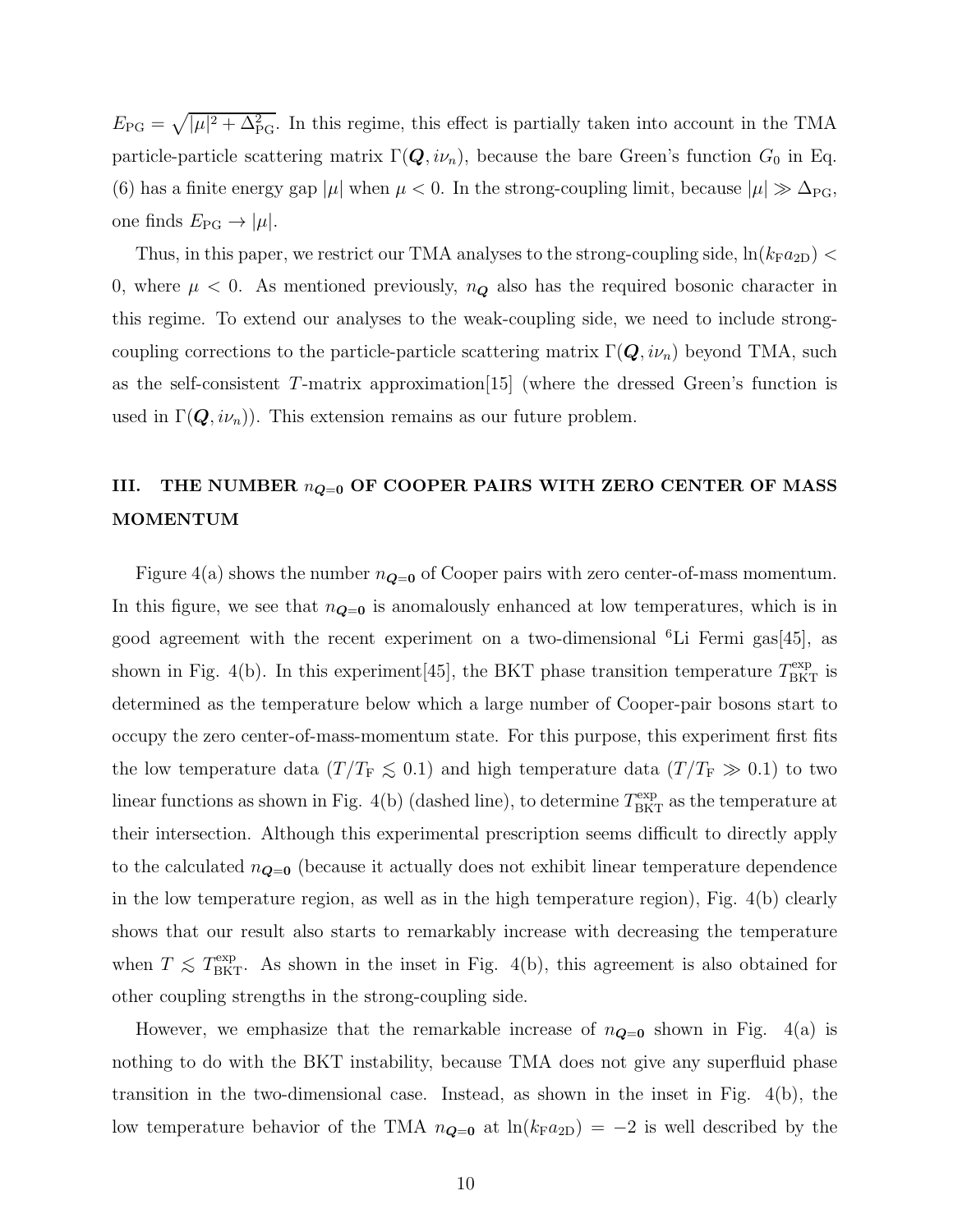

FIG. 4: (Color online) (a) Calculated number  $n_{\mathbf{Q}=0}$  of Cooper pairs with zero center-of-mass momentum ( $Q = 0$ ) in TMA. In this figure,  $n_{Q=0}$  is normalized by the value ( $\equiv \tilde{n}_{Q=0}$ ) at the observed BKT phase transition temperature  $T_{\text{BKT}}^{\text{exp}} = 0.129T_{\text{F}}$  when  $\ln (k_{\text{F}}a_{2\text{D}}) = -0.59[45]$ . (b) Comparison of the calculated  $n_{\mathbf{Q}=0}$  (solid line) with the experimental result on a <sup>6</sup>Li Fermi gas at  $\ln (k_{\text{F}}a_{2D}) = -0.59$  (filled circles)[45]. In this experiment, low temperature data and high temperature data are approximated to two T-linear functions (dashed lines in Fig.  $4(b)$ ), to determine  $T<sub>BKT</sub><sup>exp</sup>$  as the temperature at their intersection. The inset shows the temperature dependence of  $n_{\mathbf{Q}=0}$  in TMA around  $T^{\text{exp}}_{\text{BKT}}$  (filled circles)[45]. In this inset "ideal Bose gas" is the momentum distribution function of a two-dimensional ideal gas of  $N/2$  molecular bosons with the molecular mass  $M = 2m$ .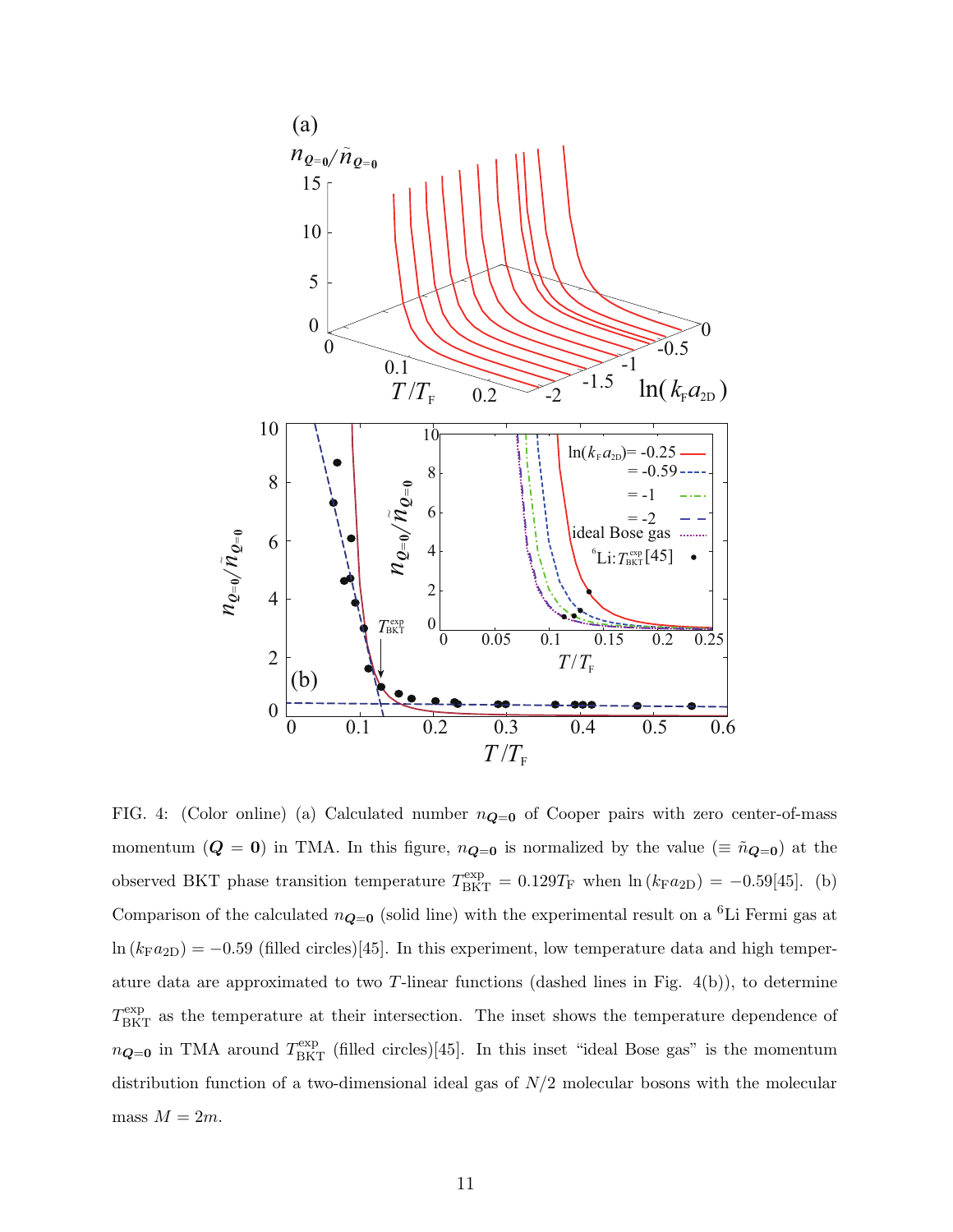

FIG. 5: (Color online) (a) Bose chemical potential  $\mu_B$  in Eq. (17). In this figure, "ideal Bose gas" shows the chemical potential in a two-dimensional ideal Bose gas, consisting of N/2 molecules with the molecular mass  $M = 2m$ . (b) Renormalization factor Z in Eq. (18), as a function of temperature. The inset shows Z at  $T = 0.1T_F$ .

momentum distribution function in a two-dimensional ideal Bose gas ("ideal Bose gas" in the inset in Fig. 4(b)), consisting of  $N/2$  molecular bosons with a molecular mass  $M = 2m$ . In a two-dimensional ideal Bose gas, while the Bose-Einstein condensation is forbidden at finite temperatures, the Bose chemical potential  $\mu_B$  becomes very small at low temperatures (see Fig. 5(a)), which naturally causes the remarkable amplification of the number  $n_{\mathbf{Q}=0}^{\text{ideal}}$  of ideal bosons at  $\boldsymbol{Q} = \boldsymbol{0}$  as

$$
n_{\mathbf{Q}=\mathbf{0}}^{\text{ideal}} = \frac{1}{e^{|\mu_{\text{B}}|/T} - 1} \simeq \frac{T}{|\mu_{\text{B}}|} \gg 1. \tag{23}
$$

To explain the interaction dependence of  $T_{\text{BKT}}^{\text{exp}}$  seen in the inset in Fig. 4(b) within the framework of TMA, we recall that the low temperature behavior of  $n_{\mathbf{Q}=\mathbf{0}}$  in the strongcoupling side is well described by Eq. (16) (see Fig. 3). Using this, we can rewrite the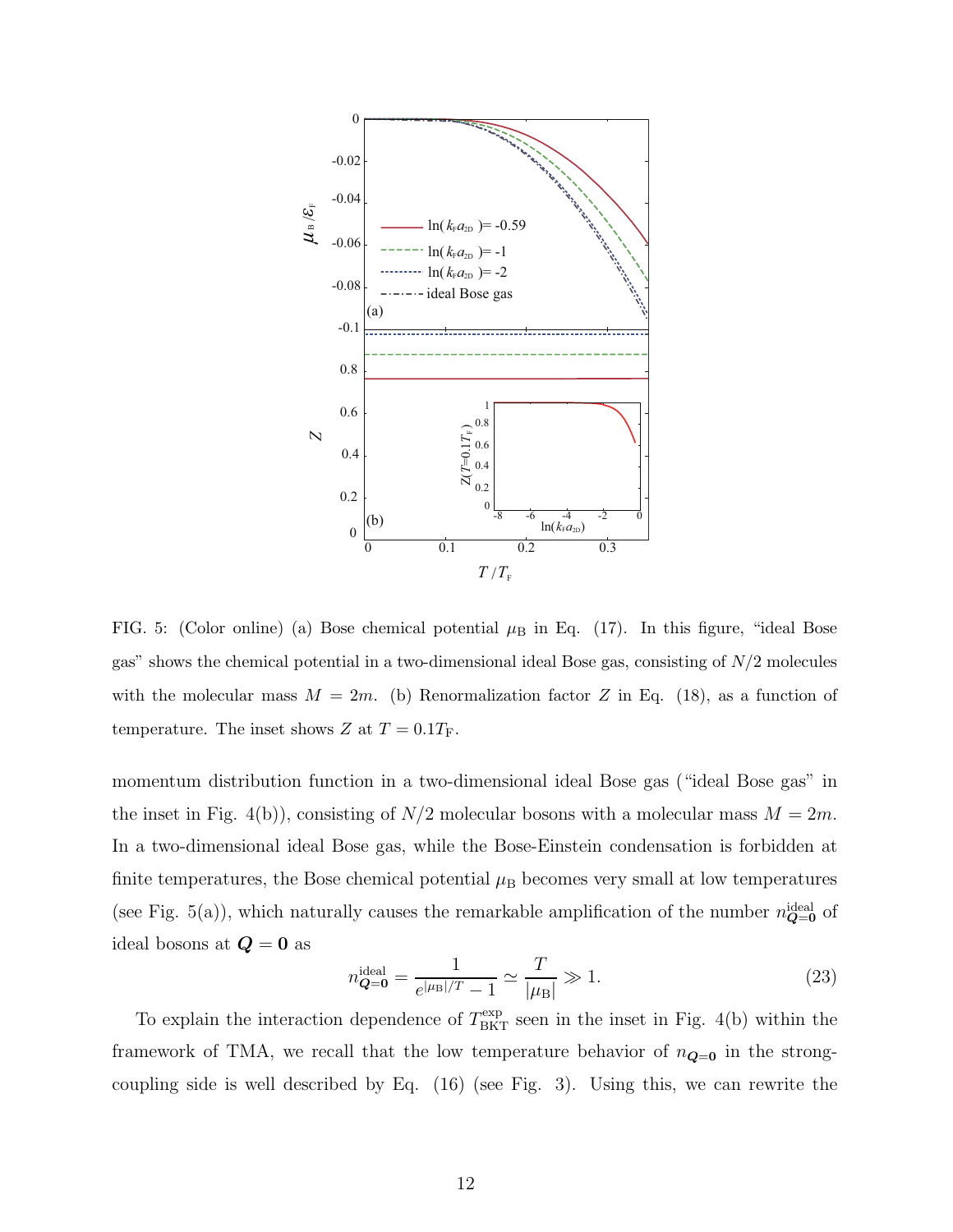number equation (9) as

$$
\frac{N}{2} = Z \sum_{\mathbf{Q}} n_{\text{B}} \left( \frac{Q^2}{2M} - \mu_{\text{B}} \right) = \int_0^\infty \frac{Q dQ}{2\pi} n_{\text{B}} \left( \frac{Q^2}{2(ZM)} - \mu_{\text{B}} \right),\tag{24}
$$

where, for simplicity, we have ignored the contribution  $N_0$  of free Fermi atoms, by using the fact that  $\mu < 0$  in the strong-coupling side. Equation (24) is just the number equation in an ideal Bose gas, consisting of  $N/2$  bosons with an *effective* molecular mass  $M^* = ZM$ . As shown in Fig.  $5(b)$ , the renormalization factor Z becomes small with decreasing the interaction strength, reflecting that fluctuations of Cooper-pair bosons gradually become important. Thus, the effective mass  $M^* = ZM$  becomes smaller for a weaker pairing interaction. Then, since the Bose chemical potential potential  $\mu_B$  becomes close to zero from higher temperatures in the case of lighter boson mass  $M^*$  (see Figs. 5(a) and 5(b)), the remarkable enhancement of  $n_{\mathbf{Q}=0}$  starts to occur from higher temperatures for a weaker pairing interaction. The inset in Fig. 4(b) indicates that this interaction dependence of  $n_{\mathbf{Q}=0}$  well explains the behavior of  $T_{\text{BKT}}^{\text{exp}}$  observed in a <sup>6</sup>Li Fermi gas[45].

We briefly note that the interaction dependence of the observed  $T_{\text{BKT}}^{\text{exp}}$  is quite opposite to the prediction by the BKT theory $[10-12, 16]$ , where the BKT phase transition temperature is lowered, as one passes through the intermediate coupling regime from the strong-coupling side. At this stage, it is unclear whether the observed behavior of  $T_{\text{BKT}}^{\text{exp}}$  can be explained by improving the current BKT theory or not, our results indicate that it can be understood as a normal-state property of a strongly interacting two-dimensional Fermi gas, at least in the strong-coupling side.

## IV. FIRST-ORDER CORRELATION FUNCTION  $g_1(r)$  OF COOPER PAIR BOSONS

In Ref. [49], the exponent  $\eta$  of the power-law decay in the first-order correlation function  $g_1(r) \sim 1/r^{\eta}$  of Cooper-pairs is experimentally determined in the spatial region  $5\mu$ m  $\leq r \leq$  $25\mu\text{m}$ [63], in order to avoid effects of the edge of a gas cloud in a harmonic trap. When we also employ this prescription to theoretically evaluate  $\eta$  in TMA, we obtain the fitting results at  $\ln(k_F a_{2D}) = -0.59$ , shown in Fig. 6. The resulting exponent  $\eta$  is found to agree well with the recent experiment on a <sup>6</sup>Li Fermi gas below  $T_{BKT}^{\text{exp}} = 0.11 T_{F}[49]$ , as shown in Fig. 7. In this figure, one also sees that our results agree with the experimental data in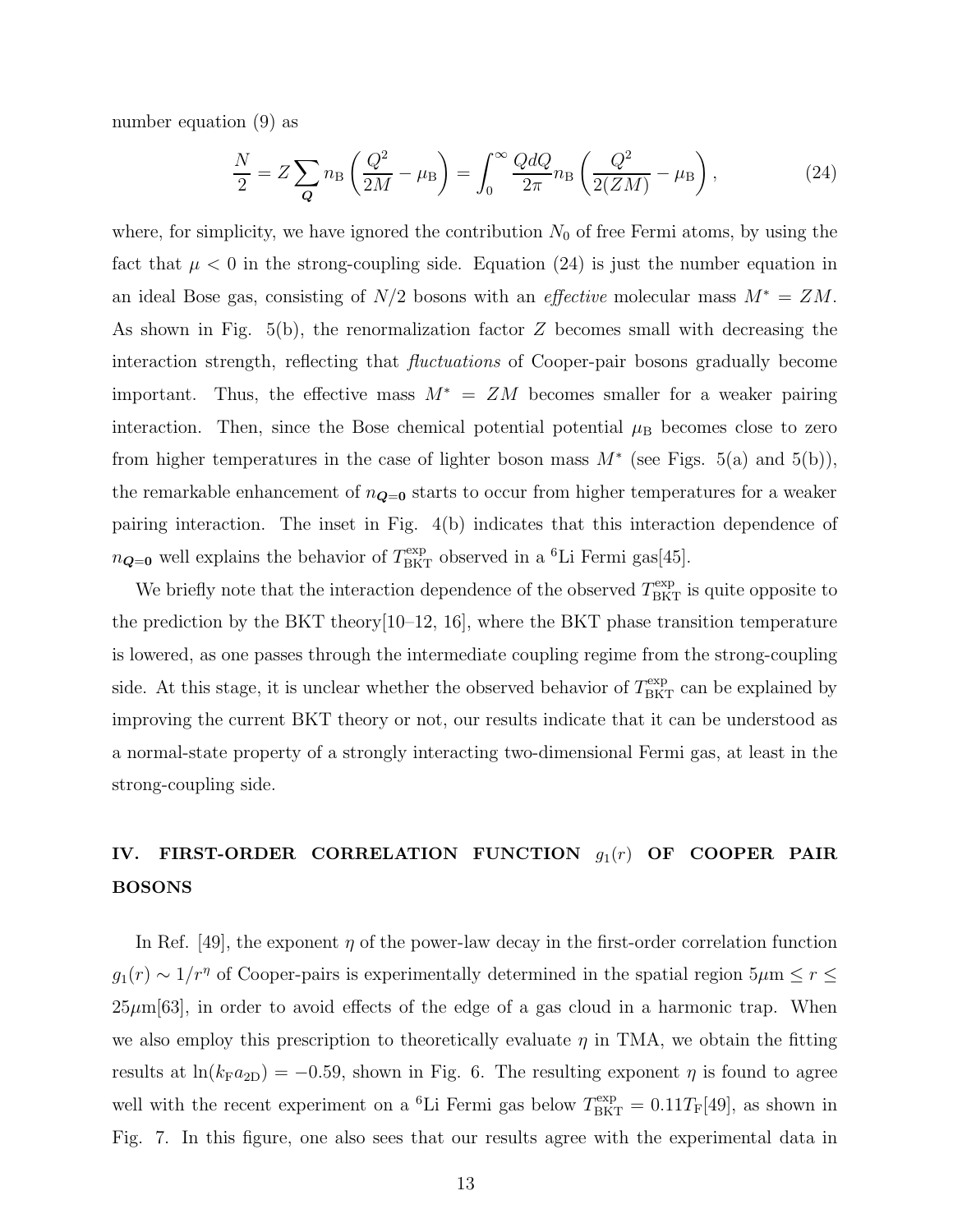

FIG. 6: (Color online) Calculated TMA first-order correlation function  $g_1(r)$  of Cooper-pair bosons. We take  $\ln (k_F a_{2D}) = -0.59$ . The dashed line is the fitting result by the least squares method, when the fitting function  $g_1(r) = C/r^{\eta}$  is assumed in the spatial region,  $5\mu$ m  $\le r \le 25\mu$ m. (In this region, Ref. [49] experimentally evaluates  $\eta$ .) The filled circles show Eq. (25).

the stronger coupling cases,  $\ln(k_F a_{2D}) = -3.4$  ( $T_{BKT}^{\exp} = 0.1T_F$ ) as well as  $\ln(k_F a_{2D}) = -7.3$  $(T^{\rm exp}_{\rm BKT}=0.089T_{\rm F}).$ 

As mentioned previously, the observed value  $\eta \simeq 1.4$  at  $T_{\text{BKT}}^{\text{exp}}$  is much larger than the prediction  $\eta = 0.25$  by the ordinary BKT theory [1–4]. To understand why the present TMA approach reproduces the observed large value, it is useful to approximately evaluate the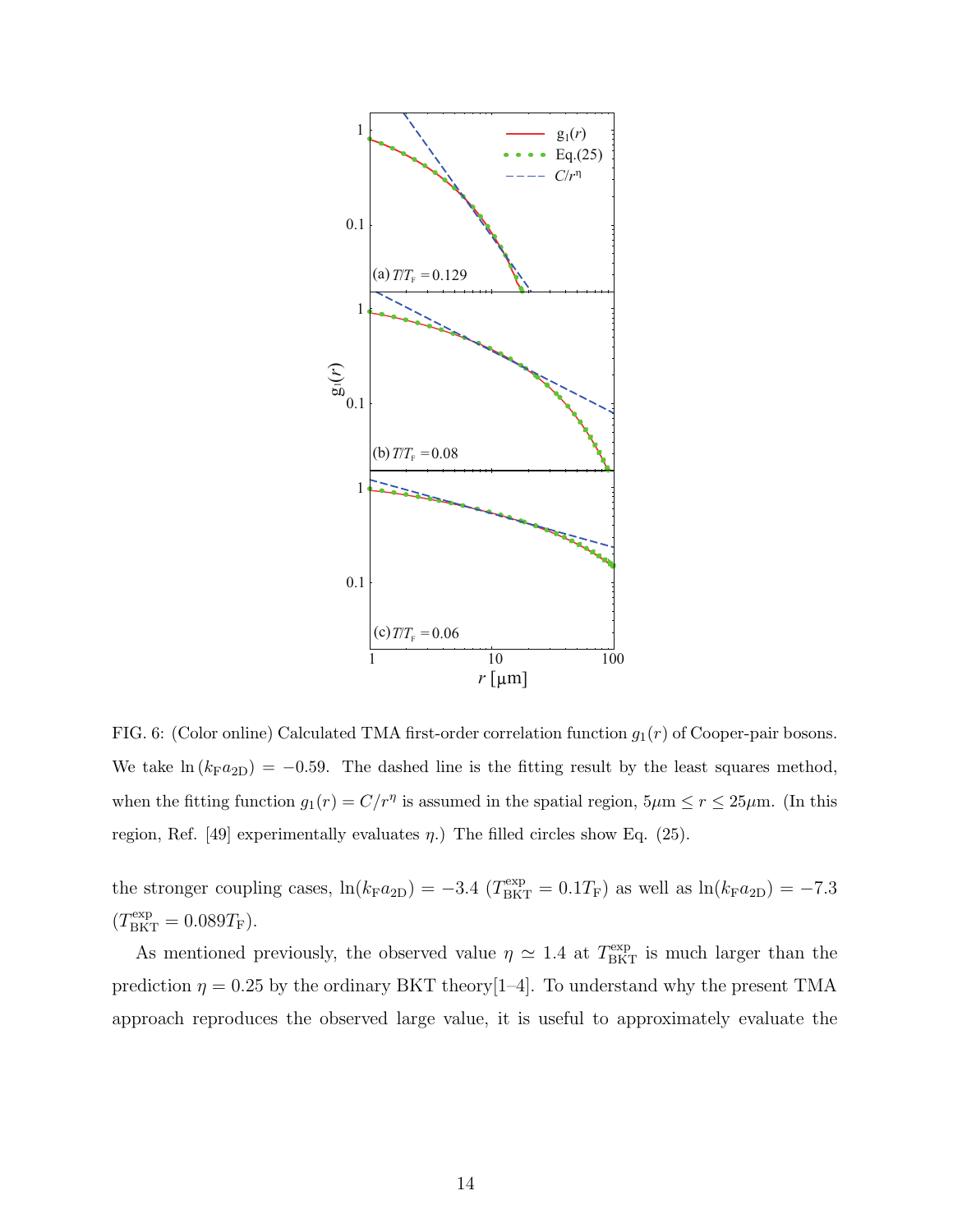

FIG. 7: (Color online) Calculated exponent  $\eta$  in the assumed first-order correlation function  $g_1(r) \propto$  $1/r<sup>\eta</sup>$ , which is determined by the fitting shown in Fig. 6. In this figure, "ideal Bose gas" shows the result when the ordinary Bose distribution function is used in calculating  $g_1(r)$ . Since this result is almost the same as those when  $\ln (k_{\rm F}a_{2D}) = -3.4$  and  $-7.3$ , we do not explicitly show the latter two cases in this figure. We also show experimental results at  $\ln (k_{\rm F}a_{2D}) = -0.59$  (filled circles), −3.4 (filled squares), and −7.3 (filled triangles)[49, 64]. These experimental data are also obtained from the spatial variation of  $g_1(r)$  in the restricted spatial region,  $5\mu$ m  $\leq r \leq 25\mu$ m[63].

first-order correlation function  $g_1(r)$  in Eq. (19) by using Eq. (16), as

$$
g_1(r) \simeq Z \sum_{\mathbf{Q}} n_{\rm B} \left( \frac{Q^2}{2M} - \mu_{\rm B} \right) e^{i\mathbf{Q} \cdot \mathbf{r}}
$$
  
\simeq ZT \int \frac{d\mathbf{Q}}{4\pi^2} \frac{1}{\frac{Q^2}{2M} - \mu\_{\rm B}} e^{i\mathbf{Q} \cdot \mathbf{r}}  
\simeq 
$$
\frac{MTZ}{\pi} K_0(\sqrt{2M|\mu_{\rm B}|}r), \tag{25}
$$

where  $K_0(x)$  is the modified Bessel function. In the second line, we have assumed that the Bose distribution function is remarkably enhanced around  $Q = 0$ . As shown in Fig. 6, Eq. (25) well describes the spatial variation of  $g_1(r)$ , especially in the "experimental window,"  $5\mu$ m  $\leq r \leq 25\mu$ m[49, 63]. Using the asymptotic form of the modified Bessel function  $K_0(x \gg 1)$ , we find

$$
g_1(r) \simeq \frac{MTZ}{\sqrt{2\pi}} \frac{1}{\sqrt{\sqrt{2M|\mu_B|}r}} e^{-\sqrt{2M|\mu_B|r}}.\tag{26}
$$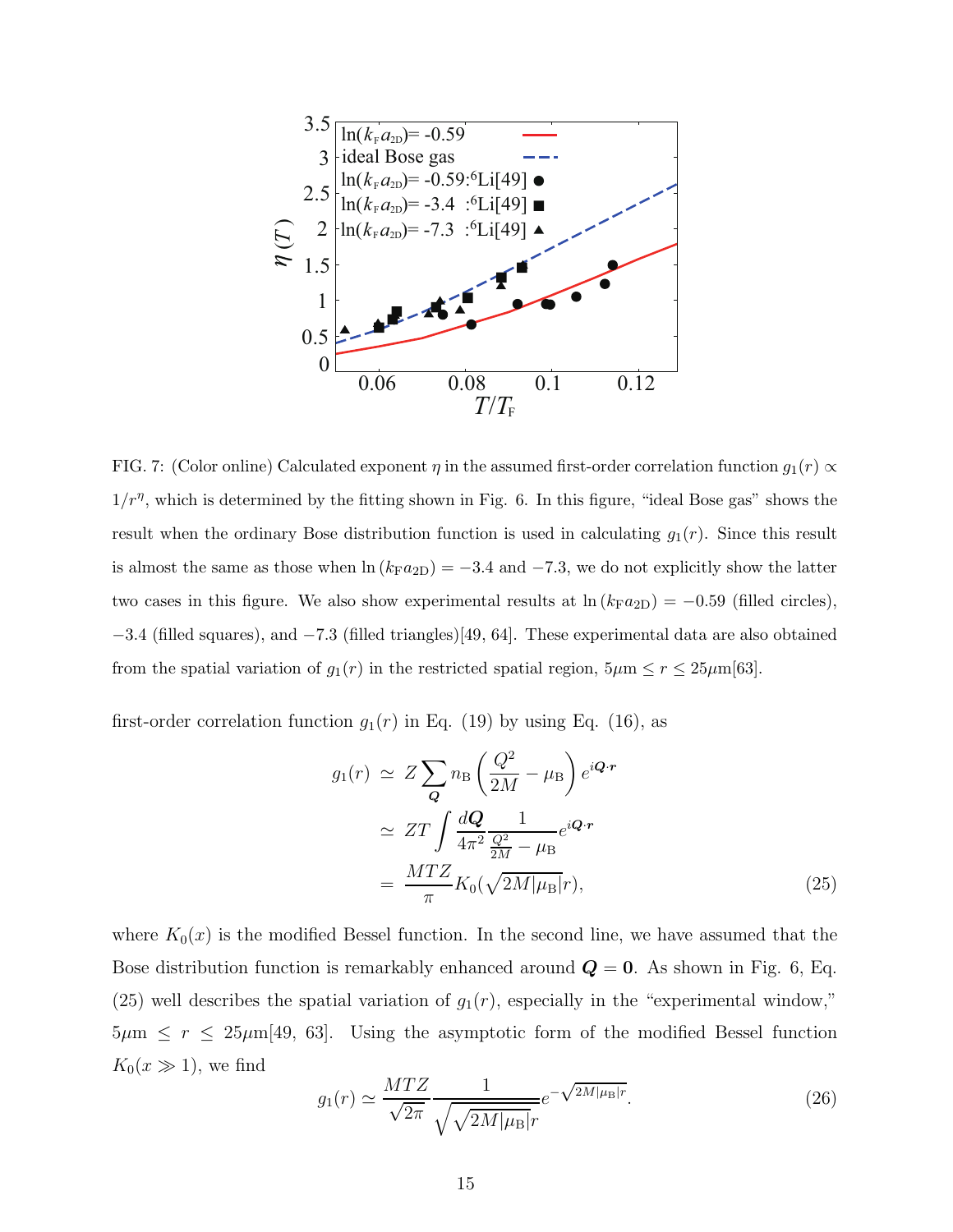Because  $\mu_B(T > 0)$  in the two-dimensional case, Eq. (26) involves both the power-law decay  $(1/r^{0.5})$  and the exponential decay  $(e^{-\sqrt{2M|\mu_B|}r})$ . Thus, fitting this function to  $g_1(r) \propto 1/r^{\eta}$ only in the "experimental window," one obtains  $\eta > 0.5$  at  $T_{\text{BKT}}^{\text{exp}}$ , as seen in Fig. 7[65].

When  $\ln(k_F a_{2D}) \leq -2$ , the renormalization factor Z almost equals unity, as shown in the inset in Fig. 5(b). As a result, the center-of-mass momentum distribution function  $n_{\mathbf{Q}}$ of Cooper pairs is reduced to the Bose distribution function  $n_B(Q^2/(2M) - \mu_B)$ , which no longer depends on the interaction strength. In Fig. 7, the dashed line corresponds to this situation, giving  $\eta \simeq 1.4$  when  $T \simeq 0.1T_F$ . This also naturally explains the reason why the experimental result on a <sup>6</sup>Li Fermi gas[49] ( $\eta \simeq 1.4$  at  $T_{\rm BKT}^{\rm exp} \simeq 0.1$ ) is almost independent of the interaction strength in the strong-coupling side.

### V. SUMMARY

To summarize, we have discussed low-temperature properties of a two-dimensional ultracold Fermi gas in the normal state. Including pairing fluctuations within a T-matrix approximation (TMA), we have calculated the center-of-mass momentum distribution  $n_{\mathbf{Q}}$ , as well as the first-order correlation function  $g_1(r)$ , of Cooper pairs in the strong-coupling side  $(\ln(k_Fa_{2D}) < 0)$ .

Recently, the remarkable amplification of the number  $n_{\mathbf{Q}=\mathbf{0}}$  of Cooper pairs with zero center-of-mass-momentum was reported in a two-dimensional <sup>6</sup>Li Fermi gas as a signature of the BKT phase transition[45]. However, we clarified that this phenomenon can be quantitatively explained as a normal-state property of a strongly interacting two-dimensional Fermi gas, at least in the strong-coupling side. In this regime, the distribution function  $n_{\mathbf{Q}}$  was shown to be well described by the Bose distribution function with the renormalization factor Z describing pairing fluctuations. Including the interaction dependence of Z, we showed that the temperature around which  $n_{\mathbf{Q}=0}$  starts to remarkably be enhanced increases with decreasing the interaction strength. This explains the observed behavior of the BKT phase transition temperature  $T<sub>BKT</sub><sup>exp</sup>$ , which was determined as the temperature below which  $n_{\mathbf{Q}=0}$ remarkably increases. We briefly note that the interaction dependence of  $T<sub>BKT</sub><sup>exp</sup>$  is opposite to the prediction by the BKT theory that the BKT phase transition temperature should decrease with decreasing the interaction strength $[1-4]$ . In this regard, since we consider the normal state, our results do not contradict with this theoretical prediction.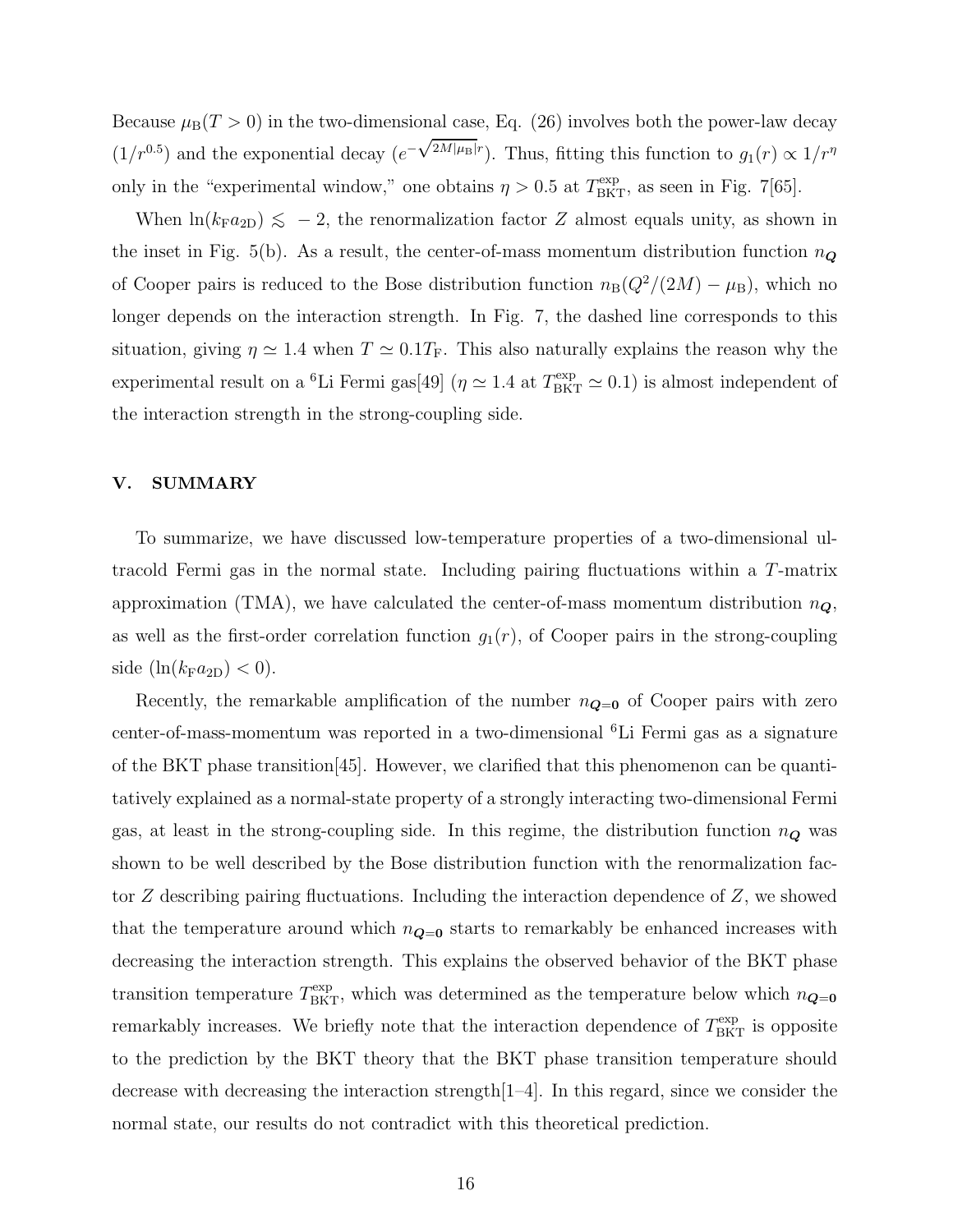Within the same theoretical framework, we have also considered the origin of the observed large value of the exponent  $\eta \simeq 1.4[49]$  in the first-order correlation function  $g_1(r) \propto 1/r^{\eta}$ at  $T_{\text{BKT}}^{\text{exp}}$ . Although  $g_1(r)$  in the normal state actually exhibits an exponential decay, when we fit the calculated first-order correlation function to  $g_1(r) \propto 1/r^{\eta}$  in a restricted spatial region as done in the recent experiment [49], we found that the calculated  $\eta$  well explains the observed large value  $T<sub>BKT</sub><sup>exp</sup>$ .

Although our results do not immediately deny the recent realization of the BKT phase transition in a two-dimensional <sup>6</sup>Li Fermi gas, we note that the some of the observed results do not agree with the ordinary BKT theory and the previous experiments on the BKT state in a two-dimensional Bose gas, as well as an exciton-polariton condensate. Since we clarified that these disagreements can be consistently resolved, if the system is still in the strongly interacting normal state, further experimental observations would be necessary, in order to unambiguously conclude that the BKT state is really realized in this system.

In this paper, we have only dealt with the normal state, to see to what extent the recent experiments[45, 49] can be explained as normal-state properties of a two-dimensional Fermi gas. To theoretically explore how to unambiguously detect the BKT transition within the current experimental technology in cold Fermi gas physics, extending the present TMA work to include the BKT transition is an interesting future problem. As mentioned at the end of Sec. II, inclusion of strong-coupling corrections to the particle-particle scattering matrix  $\Gamma(Q, i\nu_n)$  is also important to examine the weak-coupling side. Since the BKT phase transition is one of most exciting topics in cold Fermi gas physics, our results would be useful for the study of this two-dimensional Fermi superfluid.

### Acknowledgments

We thank M. G. Ries and P. A. Murthy for useful comments, as well as sending their experimental data. We also thank R. Hanai, H. Tajima, T. Yamaguchi, and P. van Wyk for discussions. M. M. was supported by KLL PhD Program Research Grant, as well as Graduate School Doctoral Student Aid Program from Keio University. Y.O was supported by Grant-in-Aid for Scientific Research from MEXT and JSPS in Japan (No.25400418, No.15H00840). This work was supported by the KiPAS project in Keio university.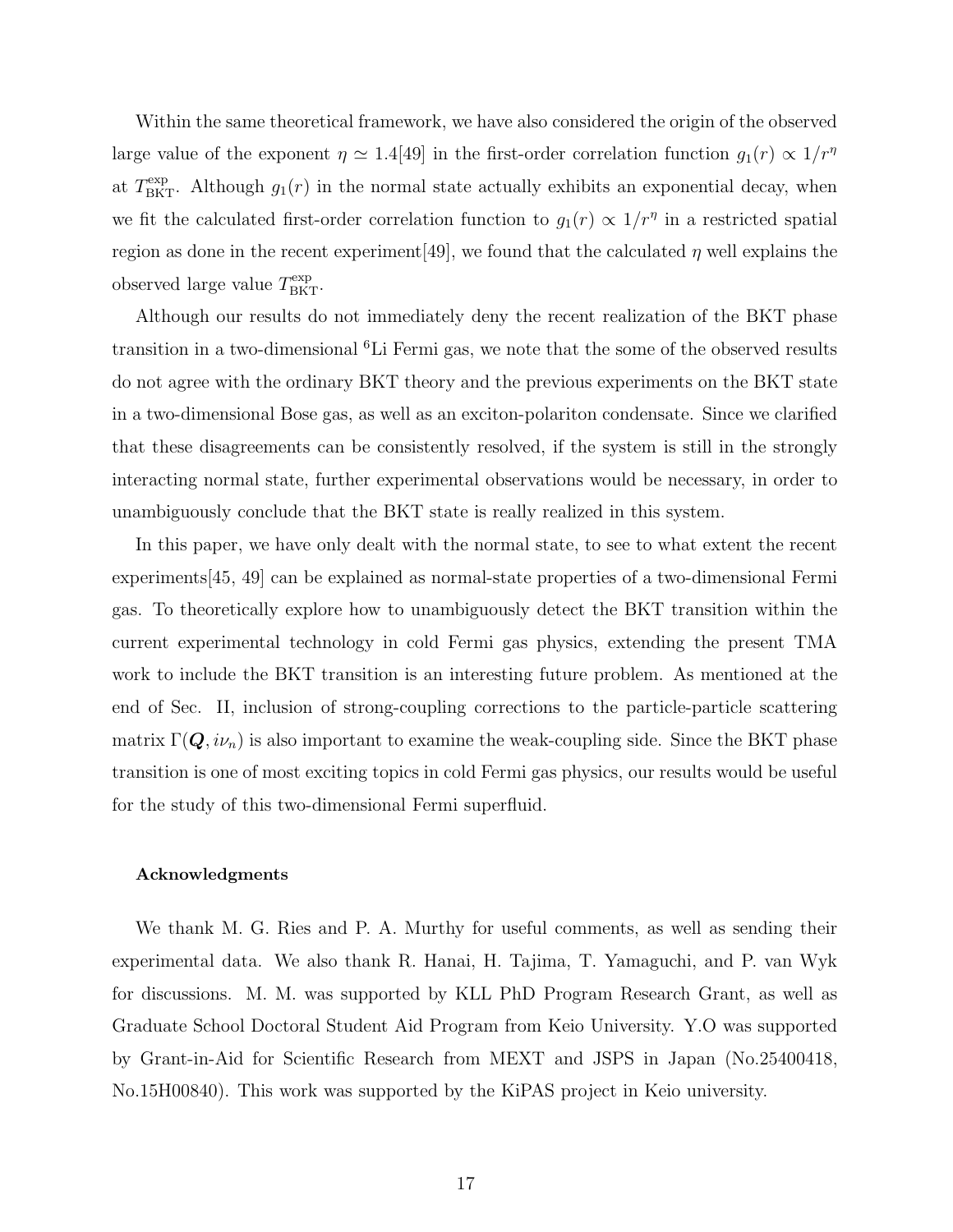#### Appendix A: Derivation of Eq. (16)

In the strong-coupling regime where  $\mu < 0$  and the system is dominated by tightly bound molecules, expanding the pair correlation function  $\Pi(Q, i\nu_n)$  in Eq. (8) in terms of  $Q$  and  $\nu_n$  to  $O(Q^2)$  and  $O(\nu_n)$ , respectively, we have

$$
\Gamma(\boldsymbol{Q},\nu_n) = \frac{8\pi|\mu|}{m} \frac{1}{i\nu_n - \frac{Q^2}{2M} + \mu_B},\tag{A1}
$$

where  $M = 2m$ , and

$$
\mu_{\rm B} = -\frac{1}{U} + \Pi(0,0) = -2|\mu| \ln\left(\frac{2|\mu|}{E_{\rm bind}}\right). \tag{A2}
$$

In obtaining Eq. (A1), we have assumed  $T \ll |\mu|$ . At finite temperatures, since the superfluid phase transition does not occur in the two-dimensional case, the Thouless criterion in Eq. (10) is never satisfied, as  $1 - U\Pi(0,0) > 0$ . Thus, the Bose chemical potential  $\mu_B$  is always negative, as expected.

Substituting Eq. (A1) into Eq. (15), and noting that Eq. (A1) becomes large around  $\mathbf{Q} = \nu_n = 0$ , we obtain

$$
n_{\mathbf{Q}} \simeq \left[ T \sum_{\mathbf{p}, i \omega_n} G_0(-\mathbf{p}, -i\omega_n) G_0(\mathbf{p}, i\omega_n) G(\mathbf{p}, i\omega_n) \right] T \sum_{i\nu_n} \Gamma(\mathbf{Q}, i\nu_n)
$$
  
= 
$$
- \left[ T \sum_{\mathbf{p}, i\omega_n} G_0(-\mathbf{p}, -i\omega_n) G_0(\mathbf{p}, i\omega_n) G(\mathbf{p}, i\omega_n) \right] \frac{8\pi |\mu|}{m} n_{\text{B}} \left( \frac{Q^2}{2M} - \mu_{\text{B}} \right). \tag{A3}
$$

Applying the same approximation to the TMA self-energy  $\Sigma(\mathbf{p}, i\omega_n)$  in Eq. (5), we obtain Eq. (20), leading to Eq. (21). Here, the pseudogap parameter  $\Delta_{\rm PG}$  in Eq. (22) has the form,

$$
\Delta_{\rm PG} = \sqrt{\frac{8\pi|\mu|}{m} \sum_{\mathbf{Q}} n_{\rm B} \left(\frac{Q^2}{2M} - \mu_{\rm B}\right)}.
$$
 (A4)

Using Eq. (21), we carry out the  $\omega_n$ -summation in Eq. (A3). Then one obtains

$$
n_{\mathbf{Q}} = \frac{2|\mu|(\sqrt{|\mu|^2 + \Delta_{\text{PG}}^2} - |\mu|)}{\Delta_{\text{PG}}^2} n_{\text{B}} \left(\frac{Q^2}{2M} - \mu_{\text{B}}\right). \tag{A5}
$$

In the strong-coupling regime  $(\mu < 0)$ , the number  $N_0$  of free Fermi atoms are almost absent at low temperatures  $(T \ll |\mu|)$ , so that the number equation  $N = N_0 + \delta N$  is dominated by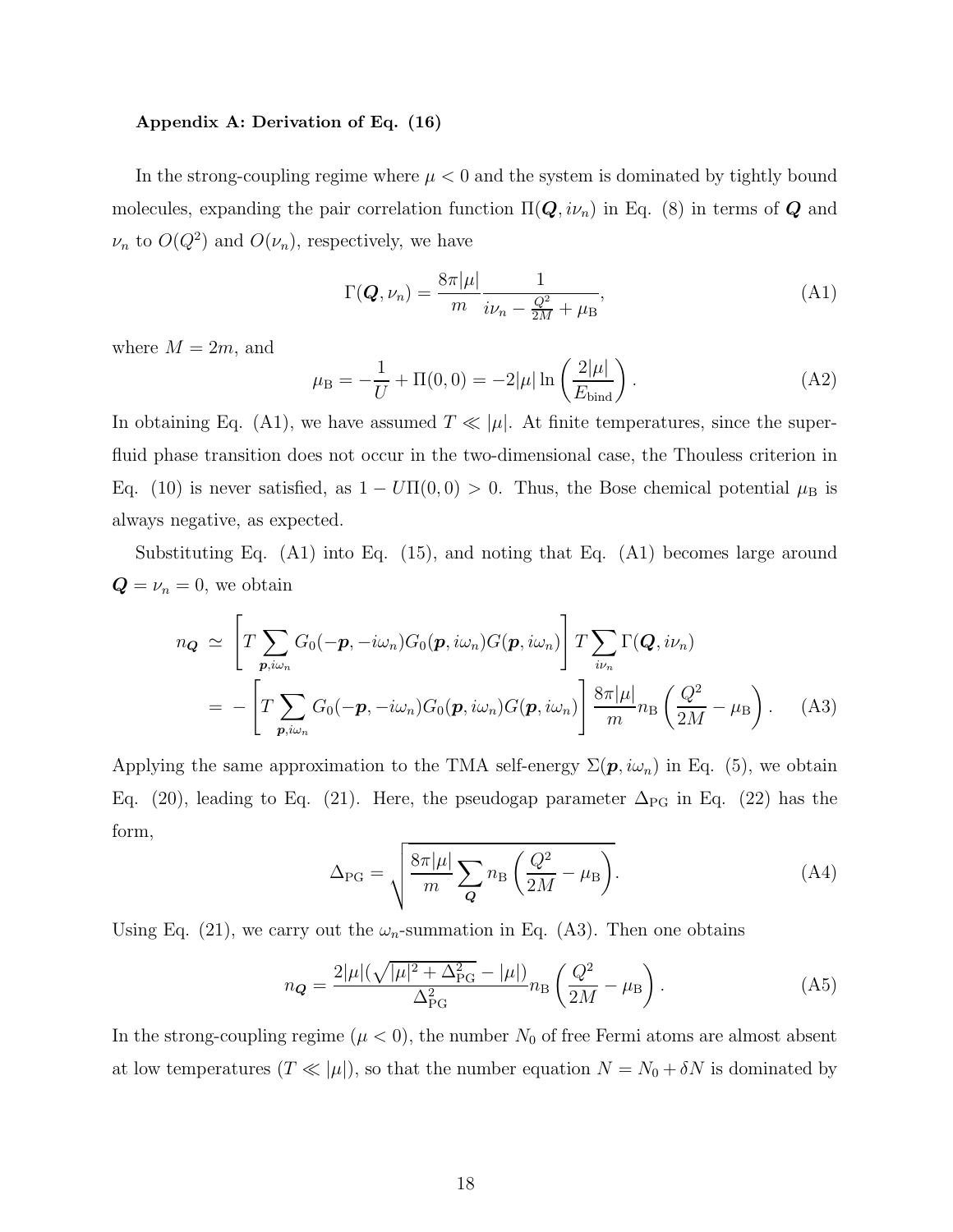the fluctuation correction  $\delta N = 2\sum_{\mathbf{Q}} n_{\mathbf{Q}}$ , as

$$
N \simeq \delta N = \frac{2|\mu|[\sqrt{|\mu|^2 + \Delta_{\rm PG}^2} - |\mu|]}{\Delta_{\rm PG}^2} \sum_{\mathbf{q}} n_{\rm B} \left(\frac{Q^2}{2M} - \mu_{\rm B}\right)
$$
  
= 
$$
\frac{m}{4\pi} \left[\sqrt{|\mu|^2 + \Delta_{\rm PG}^2} - |\mu|\right],
$$
 (A6)

where we have used Eq. (A5) in obtaining the last expression. Substituting  $N = k_F^2/(2\pi)$ into Eq. (A6), one finds  $\Delta_{PG} = 2\sqrt{\varepsilon_F(\varepsilon_F + |\mu|)}$ . The substitution of this result into Eq. (A5) gives Eq. (16).

In the low temperature limit  $T \to 0$ , the right hand side of the first line in Eq. (A6) is finite only when  $\mu_B \to 0$ , so that one finds  $\mu(T \to 0) = -E_{\text{bind}}^{\text{2D}}/2$ .

- [1] V. L. Berezinskii, Sov. Phys. JETP 32, 493 (1971).
- [2] V. L. Berezinskii, Sov. Phys. JETP 34, 610 (1972).
- [3] J. M. Kosterlitz, and D. J. Thouless, J. Phys. C 6, 1181 (1973).
- [4] J. M. Kosterlitz, J. Phys. C 7, 1046 (1974).
- [5] Z. Hadzibabic, P. Krüger, M. Cheneau, B. Battelier, J. Dalibard, Nature 441, 1118 (2006).
- [6] R. Desbuquois, L. Chomaz, T. Yefsah, J. Leonard, J. Beugnon, C Weitenberg, and J. Dalibard, Nature Phys. 8, 645 (2012).
- [7] V. Schweikhard, S. Tung, and E. A. Cornell, Phys. Rev. Lett. 99, 030401 (2007).
- [8] N. D. Mermin, and H. Wagner, Phys. Rev. Lett. 17, 1133 (1966).
- [9] P. C. Hohenberg, Phys. Rev. 158, 383 (1967).
- [10] S. S. Botelho, and C. A. R. S´a de Melo, Phys. Rev. Lett. 96, 040404 (2006).
- [11] J. Tempere, S. N. Klimin, and J. T. Devreese, Phys. Rev. A 79, 053637 (2009).
- [12] S. N. Klimin, J. Tempere, and J. T. Devreese, New J. Phys. 14, 103044 (2012).
- [13] V. Pietilä, Phys. Rev. A  $86$ , 023608 (2012).
- [14] R. Watanabe, S. Tsuchiya, and Y. Ohashi, Phys. Rev. A 88, 013637 (2013).
- [15] M. Bauer, M. M. Parish, and T. Enss, Phys. Rev. Lett. 112, 135302 (2014).
- [16] M. Matsumoto, and Y. Ohashi, J. Phys. Conf. Ser. 568, 012012 (2014).
- [17] A. M. Fischer, and M. M. Parish, Phys. Rev. B, 90, 214503, (2014).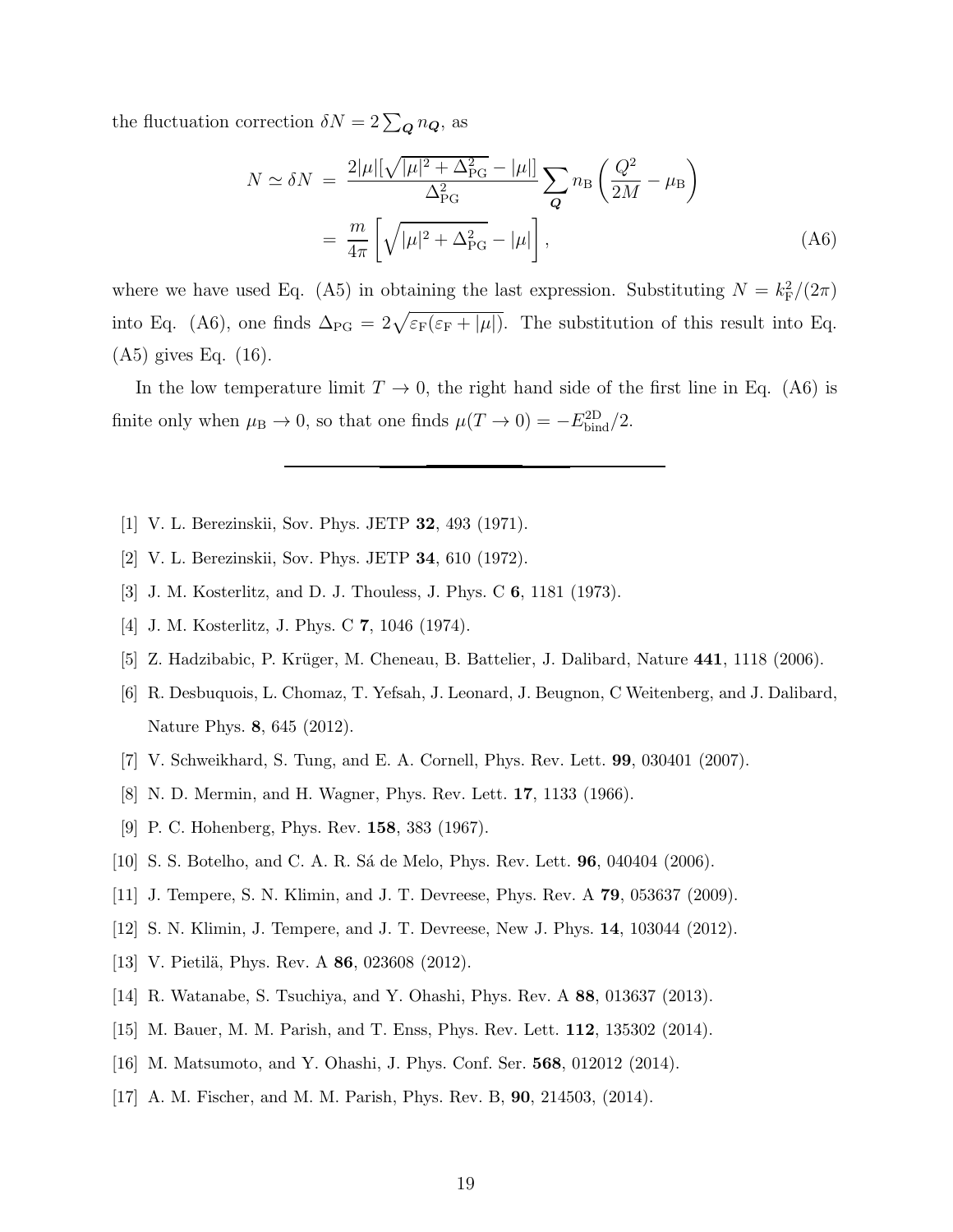- [18] F. Marsiglio, P. Pieri, A. Perali, F. Palestini, and G. C. Strinati Phys. Rev. B 91, 054509  $(2015).$
- [19] M. Matsumoto, D. Inotani, and Y. Ohashi, arXiv:1507.05149.
- [20] Chien-Te Wu, Brandon M. Anderson, Rufus Boyack, K. Levin, arXiv:1509.00857.
- [21] G. Bighin, and L. Salasnich, arXiv:1507.07542.
- [22] B. C. Mulkerin, K. Fenech, P. Dyke, C. J. Vale, X. -J. Liu, and H. Hu, arXiv:1509.08225.
- [23] M. Feld, B. Fröhlich, E. Vogt, M. Koschorreck, and M. Köhl, Nature  $480$ , 75 (2011).
- [24] B. Fröhlich, M. Feld, E. Vogt, M. Koschorreck, W. Zwerger, and M. Köhl, Phys. Rev. Lett. 106, 105301 (2011).
- [25] A. T. Sommer, L. W. Cheuk, M. J . H. Ku, W. S. Bakr, and M. W. Zwierlein, Phys. Rev. Lett. **108**, 045302 (2012).
- [26] P. A. Murthy, D. Kedar, T. Lompe, M. Neidig, M. G. Ries, A. N. Wenz, G. Zürn, and S. Jochim, Phys. Rev. A 90, 043611 (2014).
- [27] I. Bloch, J. Dalibard, and W. Zwerger, Rev. Mod. Phys. 80, 885 (2008).
- [28] E. Timmermans, K. Furuya, P.W. Milonni, and A.K. Kerman, Phys. Lett. A 285, 228 (2001).
- [29] C. Chin, R. Grimm, P. Julienne, and E. Tiesinga, Rev. Mod. Phys. 82, 1225 (2010).
- [30] D. M. Eagles, Phys. Rev. 186, 456 (1969).
- [31] A. J. Leggett, in Modern Trends in the Theory of Condensed Matter, ed. by A. Pekalski and J. Przystawa (Springer, Berlin, 1980), p. 14.
- [32] P. Nozières, and S. Schmitt-Rink, J. Low Temp. Phys. **59**, 195 (1985).
- [33] C. A. R. Sá de Melo, M. Randeria, and J. R. Engelbrecht, Phys. Rev. Lett. **71**, 3202 (1993).
- [34] M. Randeria, in *Bose-Einstein Condensation*, ed. by A. Griffin, D.W. Snoke, and S. Stringari (Cambridge University Press, New York, 1995), p. 355.
- [35] Y. Ohashi and A. Griffin, Phys. Rev. Lett. 89, 130402 (2002).
- [36] A. Perali, P. Pieri, G. C. Strinati, and C. Castellani, Phys. Rev. B 66, 024510 (2002).
- [37] V. Gurarie, and L. Radzihovsky, Ann. Phys. 332, 2 (2007).
- [38] S. Giorgini, L. P. Pitaevskii, and S. Stringari, Rev. Mod. Phys. 80, 1215 (2008).
- [39] W. Ketterle and M. W. Zwierlein, in Proceedings of the International School of Physics Enrico Fermi, Course CLXIV, ed. by M. Inguscio,W. Ketterle, and C. Salomon (IOS Press, Amsterdam, 2008).
- [40] C. A. Regal, M. Greiner, and D. S. Jin, Phys. Rev. Lett. 92, 040403 (2004).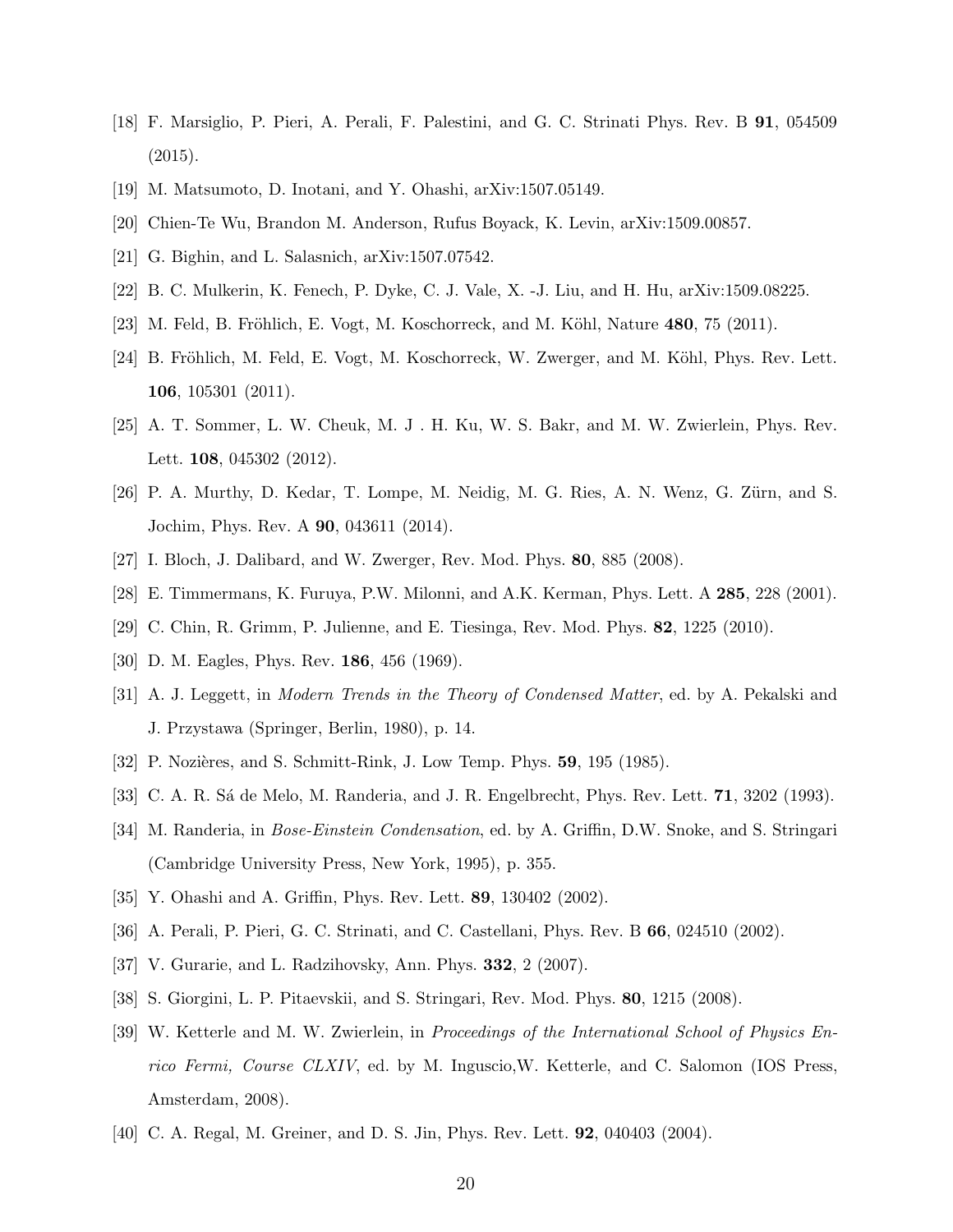- [41] M. W. Zwierlein, C. A. Stan, C. H. Schunck, S. M. F. Raupach, A. J. Kerman, and W. Ketterle, Phys. Rev. Lett. 92, 120403 (2004).
- [42] J. Kinast, S. L. Hemmer, M. E. Gehm, A. Turlapov, and J. E. Thomas, Phys. Rev. Lett. 92, 150402 (2004).
- [43] M. Bartenstein, A. Altmeyer, S. Riedl, S. Jochim, C. Chin, J. H. Denschlag, and R. Grimm, Phys. Rev. Lett. 92, 120401 (2004).
- [44] M. Iskin, and C. A. R. Sá de Melo, Phys. Rev. Lett. **103**, 165301 (2009).
- [45] M. G. Ries, A. N. Wenz, G. Zürn, L. Bayha, I. Boettcher, D. Kedar, P. A. Murthy, M. Neidig, T. Lompe, and S. Jochim, Phys. Rev. Lett. 114, 230401 (2015).
- [46] I. Shvarchuck, Ch. Buggle, D. S. Petrov, K. Dieckmann, M. Zielonkovski, M. Kemmann, T. G. Tiecke, W. von Klitzing, G. V. Shlyapnikov, and J. T. M. Walraven, Phys. Rev. Lett. 89, 270404 (2002).
- [47] A. H. van Amerongen, J. J. P. van Es, P. Wicke, K.V. Kheruntsyan, and N. J. van Druten, Phys. Rev. Lett. 100, 090402 (2008).
- [48] S. Tung, G. Lamporesi, D. Lobser, L. Xia, and E. A. Cornell, Phys. Rev. Lett. 105, 230408 (2010).
- [49] P. A. Murthy, I. Boettcher, L. Bayha, M. Holzmann, D. Kedar, M. Neidig, M. G. Ries, A. N. Wenz, G. Zürn, and S. Jochim, Phys. Rev. Lett. **115**, 010401 (2015).
- [50] W. H. Nitsche, N. Y. Kim, G. Roumpos, C. Schneider, M. Kamp, S. Höfling, A. Forchel, and Y. Yamamoto, Phys. Rev. B 90, 205430 (2014).
- [51] D. R. Nelson, and J. M. Kosterlitz, Phys. Rev. Lett. 39, 1201 (1977).
- [52] S. Tsuchiya, R. Watanabe, and Y. Ohashi, Phys. Rev. A 80, 033613 (2009).
- [53] Q. Chen and K. Levin, Phys. Rev. Lett. **102**, 190402 (2009).
- [54] S. Tsuchiya, R. Watanabe, and Y. Ohashi, Phys. Rev. A 82, 033629 (2010).
- [55] H. Hu, X. -J. Liu, P. D. Drummond, and H. Dong, Phys. Rev. Lett. 104, 240407 (2010).
- [56] J. P. Gaebler, J. T. Stewart, T. E. Drake, D. S. Jin, A. Perali, P. Pieri, and G. C. Strinati, Nature Phys. 6, 569 (2010).
- [57] S. A. Morgan, M. D. Lee, and K. Burnett, Phys. Rev. A 65, 022706 (2002).
- [58] D. J. Thouless, Ann. Phys. (N. Y.) 10, 553 (1960).
- [59] A. Tokumitu, K. Miyake, and K. Yamada Phys. Rev. B. 47, 11988 (1993).
- [60] S. Schmitt-Rink, C. M. Varma, and A. E. Ruckenstein, Phys. Rev. Lett. 63, 445 (1989).